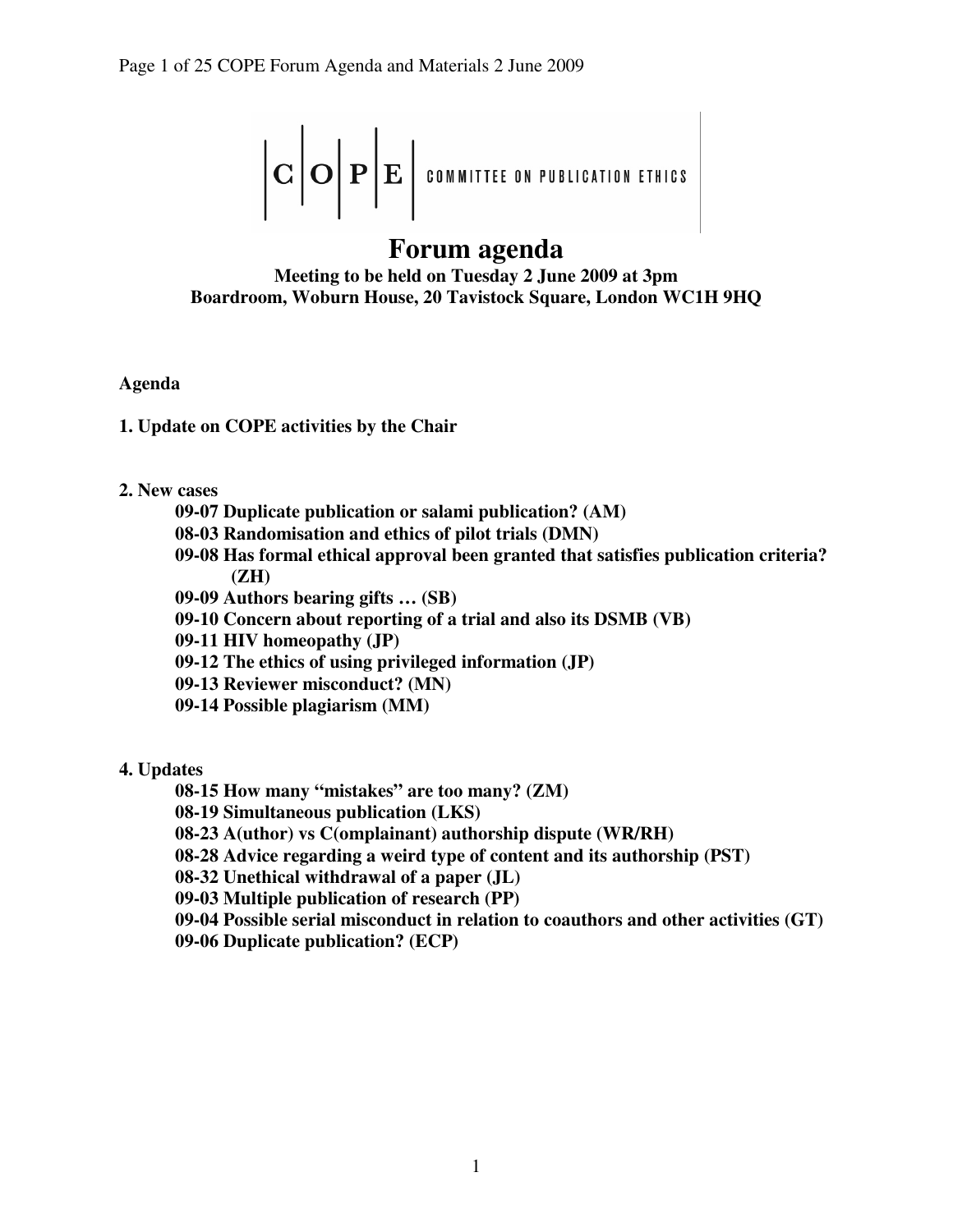# **NEW CASES**

### **09-07 Duplicate publication or salami publication? (AM)**

An author submitted an article at my journal. The editorial board discovered that the author had already published his article in another journal. The editorial board communicated with the author and he defended himself stating that they were two different articles with different titles. However, the editorial board could find no significant difference between the two papers.

There are two issue related to this article.

(1) The author did not notify us, prior to his submission to another journal.

(2) Almost all of the text is the same, indicating duplicate publication. Can this be taken as salami publication? How should we handle this issue?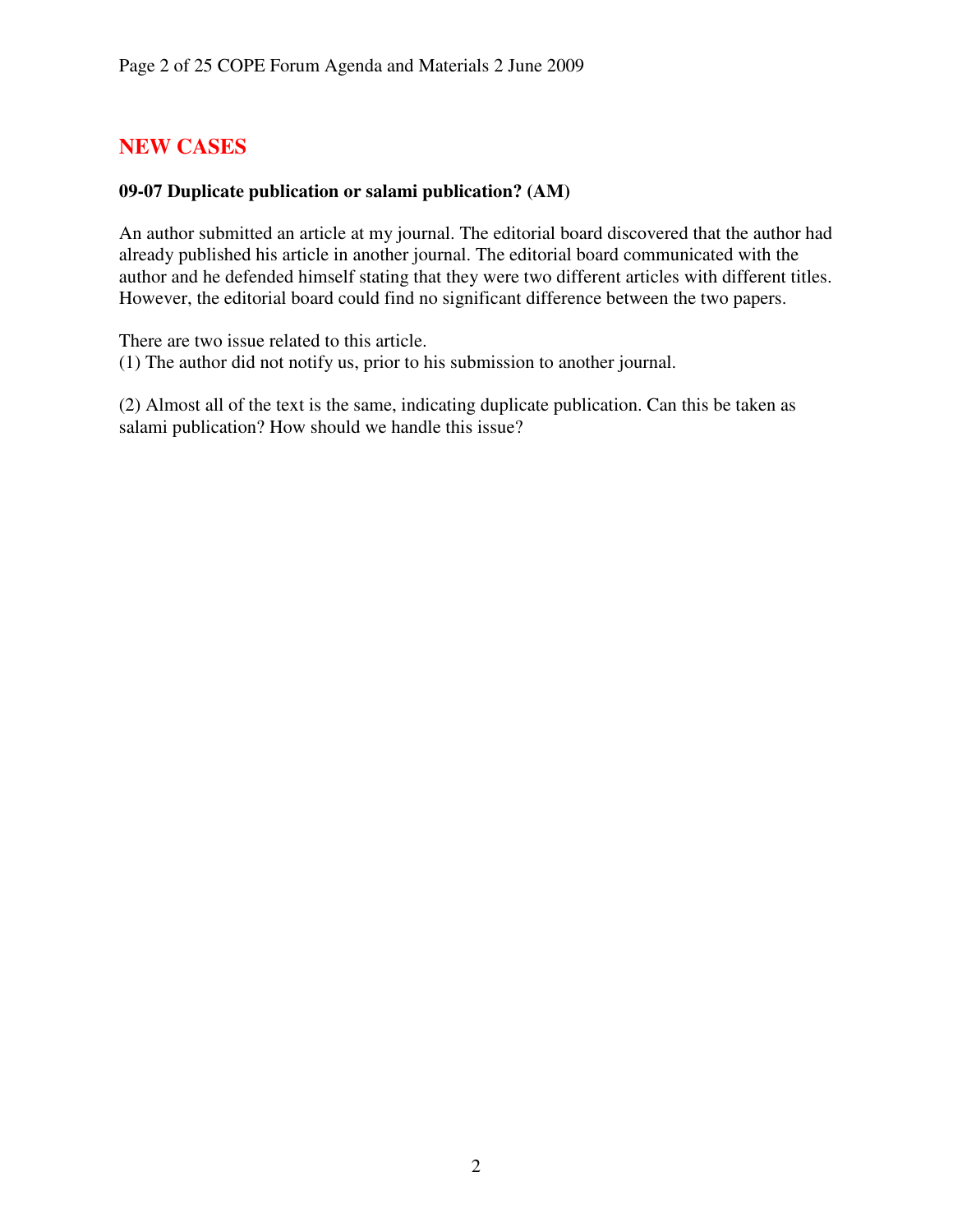# **08-03 Randomisation and ethics of pilot trials (DMN)**

This case was previously discussed as **08-03**. After that discussion, our worries about the paper grew. We could not get direct answers from the author. However, we did find that the data in one of their tables which showed subgroups could not be transformed back to match their table of baseline data, and that the randomisation ratio in the subgroups in that table was highly statistically unlikely to have been obtained by proper randomisation. The authors admit that their computer program had small errors, but the ratios in the table were far too high or far too low in some subgroups. Even though we had accepted the paper, we decided to reverse our decision and we rejected it.

After rejection, we asked different groups in the authors' country to start an investigation; the author is at a private institution. One person did agree but all they did was look at the paper sent here. The short report sent back did not add anything to what we already knew.

The paper, as published in another journal, does not contain the subgroup table we saw. What we do know is the mismatch between the table we saw and the baseline table, and the errors in the randomisation ratio in that table. We also have many questions that remain about this study.

Do we have a duty to take this further? Should we contact the other journal's editor?

# **ORIGINAL CASE**

### **Background**

We received a paper with potentially important results. After review and revision, we accepted the paper. On further reflection, and asking more of the authors, we became concerned. It is an RCT and the only protocol available was slim but appeared authentic. There were two protocols: one for a pilot trial and, if that was positive, a second protocol aimed to randomise more people. One residual concern was that there was an imbalance in the two randomised arms. The authors' statistical advisor has explained that such an imbalance, although large, is not necessarily unexpected when using older versions of random number allocation programs.

We present this case to the COPE Forum for discussion as we had not identified a numerical imbalance that might be unacceptable. We also ask for advice: since the pilot trial showed a significant difference  $(p<0.001)$ , might it be considered unethical to recruit many more participants before publishing? Furthermore, should the unpublished data from the pilot trial be included in the final analysis?

### **Discussion and advice**

The Forum argued that this was probably more of a methodological problem than an ethical issue. All agreed that the authors have a responsibility to publish the data from the pilot study or, at the very least, the editor should request that the methods and results of the pilot study are included in the final report. The Forum suggested that perhaps the editor should question the value of publishing the study. If he believes it has value then he should publish it. Other suggestions were to consider writing a commentary on the paper raising these issues.

### **Update (June 2008)**

We presented an accepted (but not published) paper where we had concerns about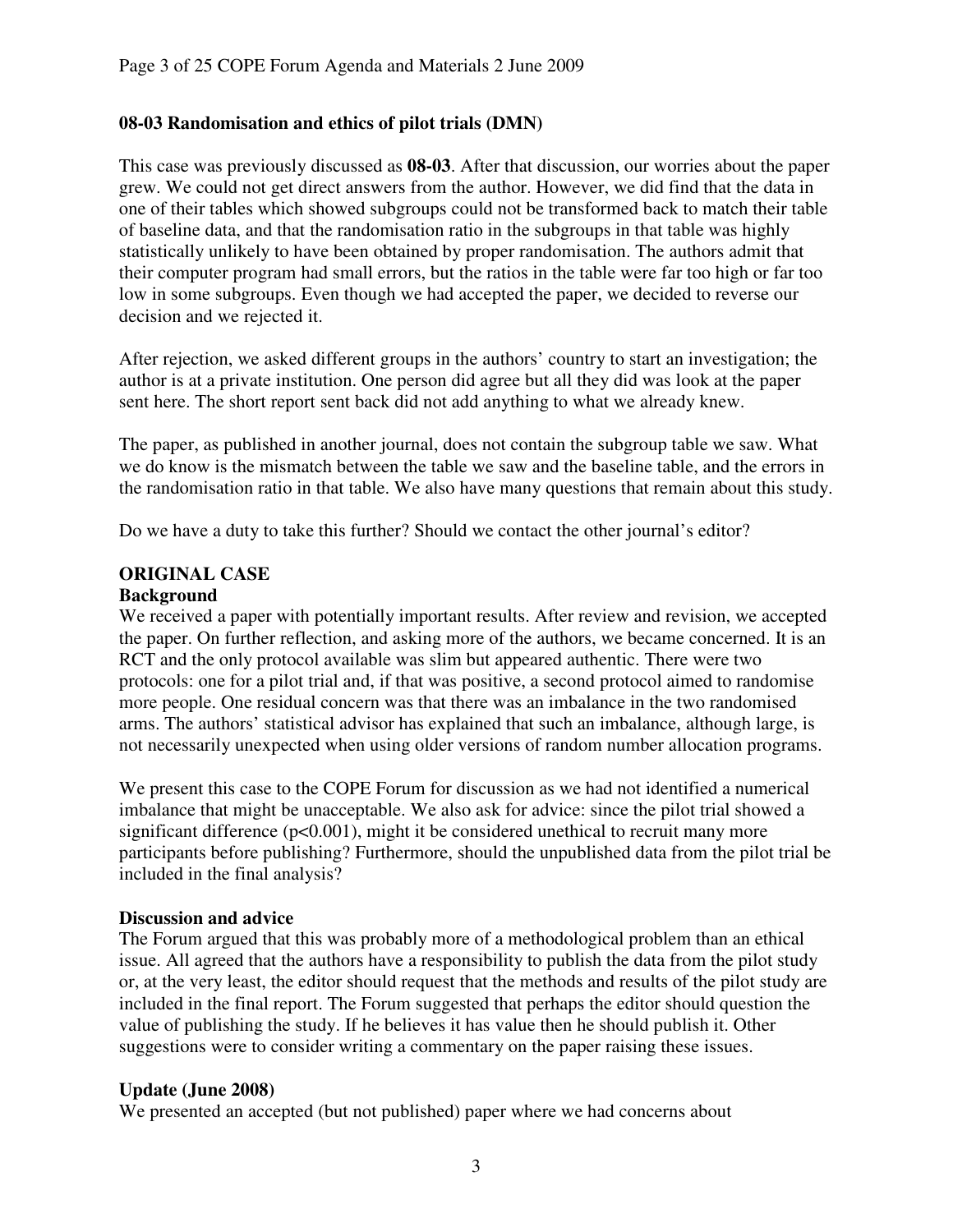randomisation imbalance and about a pilot trial that had not been presented. COPE reassured us about imbalance and suggested we ask that the pilot trial data be included. We sent a list of our concerns to the authors. The authors' responses were far from reassuring and they refused to include any information from the pilot trial. We have now rejected the paper and have instituted an investigation of our concerns about the conduct of the trial.

### **Update (August 2008)**

We rejected this paper after the authors refused to include the pilot data in the main paper and refused to give us more information on their mode of randomisation or the way they collected side effects. We then received a letter from a libel lawyer. However, our lawyers rebutted the case. We also contacted a government body overseeing drug licensing and trial conduct in this country as the study was done at a private institute where the corresponding author is the clinical director and his wife is the administrative director. Initially someone from that institute agreed to investigate but then the head of the institute and several others were charged with corruption. We have now contacted a further different overseeing institution but have not yet had any reply.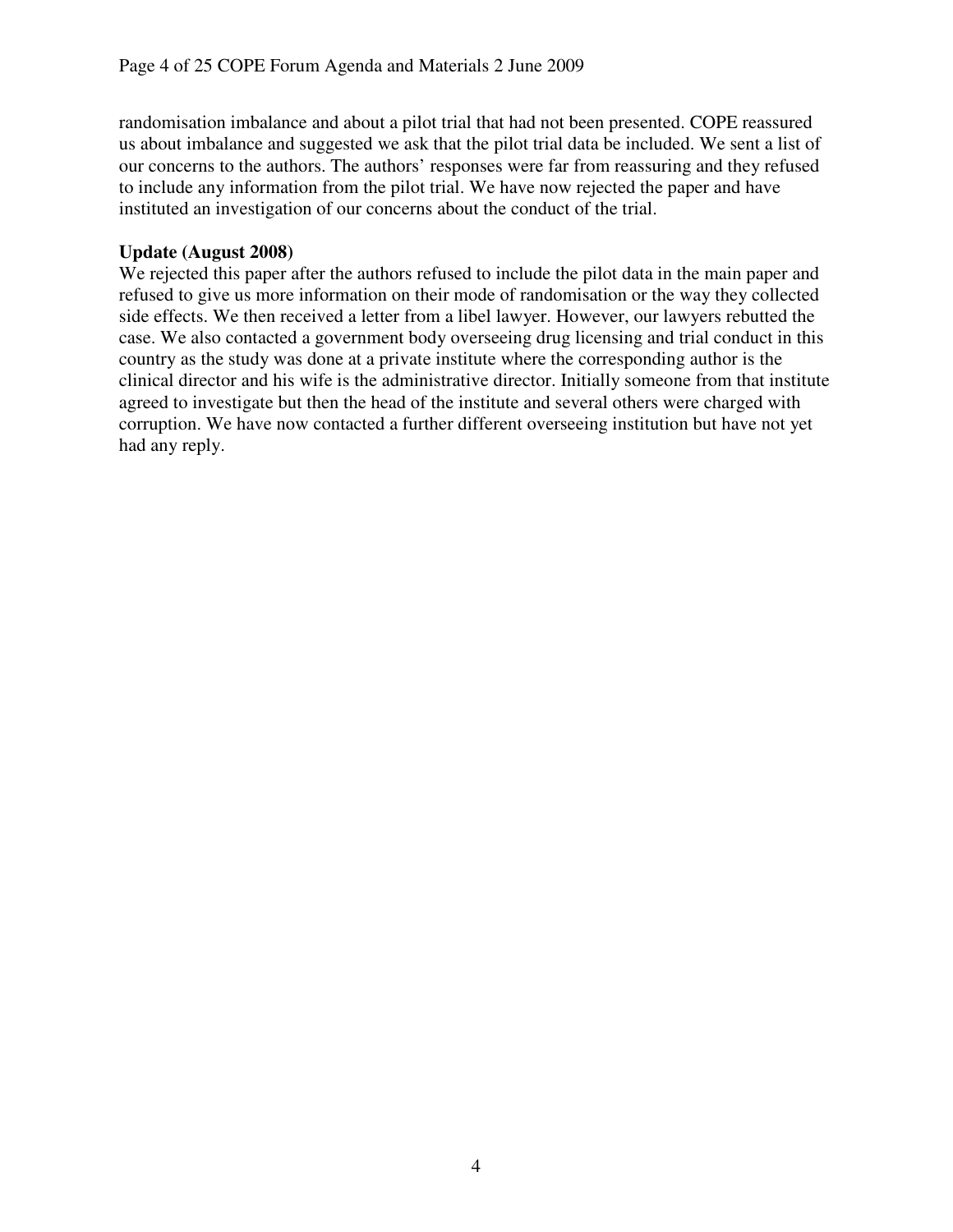## **09-08 Has formal ethics approval been granted that satisfies publication criteria? (ZH)**

The issue here is whether formal ethics approval has been granted in order to satisfy publication criteria. By way of some background information, a lot of screening data are collected on many athletes in many sports, both nationally and internationally. Historically, clubs and associations have disclaimers whereby athletes sign consent for their data to be used for audit purposes on the proviso they will not be identified individually. This study appears to do exactly that, except that this is not a retrospective audit, this is an interventional study whereby these players have been subjected to a specific regimen.

In my opinion, there are several issues here.

(A) A blanket proforma that these players were asked to sign does not constitute formal ethics approval for this interventional study.

(B) These players are under age and therefore warrant additional protection.

(C) These players are vying for selection and there is no obvious protection from them being coerced into participation

Whilst new training regimens are being introduced into clubs all the time, if the findings are intended to be disseminated through formal publication, then ethics approval should be sought beforehand. I would be very grateful for the Forum's opinion on this matter.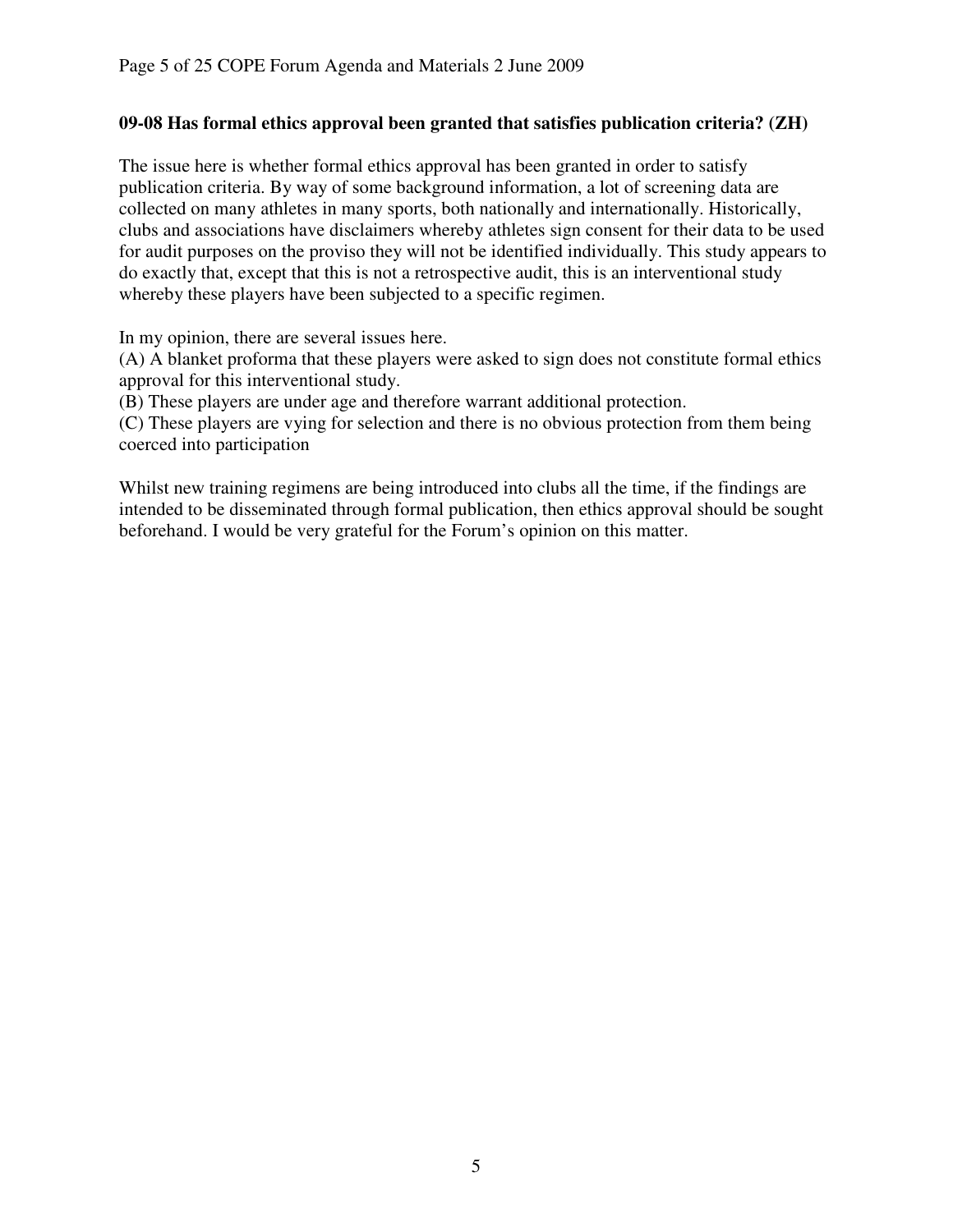### **09-09 Authors bearing gifts … (SB)**

The editor of an international journal is bothered: he has received a gift that looks expensive, though it might not be.

The sender is an author of a paper submitted to the journal; he has just received a "major revisions necessary" decision. In previous emails, the author has suggested hosting the editor in "his native beautiful city", an invitation the editor has acknowledged, saying he had already visited the city, and it was indeed beautiful! The author identified himself as a student in further emails, thanking the editor in flattering tones for the reviews.

The editor needs of course to acknowledge the gift (no letter was included), or perhaps to return it, but feels very uncomfortable with the situation. The possibilities for this gift range from an innocent gesture of a proud citizen, to one expecting something in return.

The publisher's code of ethics and business conduct does cover this subject, but its provisions apply to the publisher's employees, officers and directors, and not to its editors.

The editor therefore asks his publisher, and through him, COPE, for comments, advice and guidance.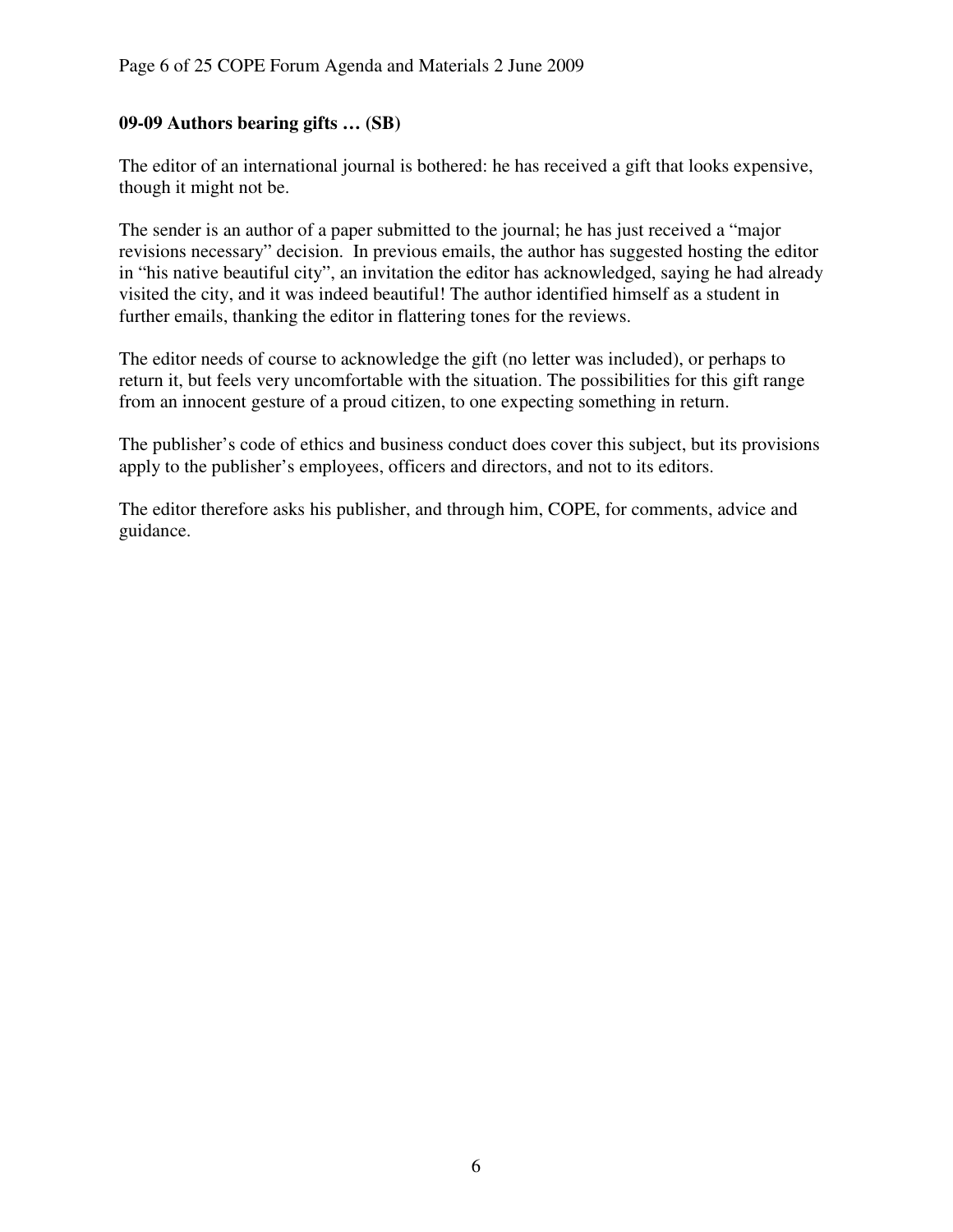### **09-10 Concern about reporting of a trial and also its DSMB (VB)**

We received a paper reporting a trial. There has only been one previous trial of this intervention in this condition that we know of (which was also done by these investigators). There were substantial issues with the reporting of that trial but the end result, as reported by them, favoured the intervention.

The trial we received, presumably approved after that result had come out, had the complication that most patients also received another treatment, and on an intention to treat (ITT) analysis of all patients, those given the intervention did no better and there was increased mortality in the intervention arm. The only positive outcome was from a per-protocol subgroup analysis of patients who did not have the other treatment (which they say is the only group comparable to the previous trial, and hence shows that the first trial was correct).

Although the trial was investigator led, it seemed to us that the authors were trying very hard to make something positive out of this actually rather worrying result. We sent the paper for review, including to a statistician; the reviewers raised a number of issues about the interpretation (eg, the overemphasis on subgroup analysis) and the analysis and reporting.

We felt that this was an important trial that needed to be reported, mainly because of the excess mortality in the intervention arm, but we had the rather odd situation that the authors wanted to emphasise the positive, and the need for further trials of this intervention, whereas the reviewers and editors saw the paper as delivering a negative message and feel actually that the paper will be the death knell for this treatment.

We therefore rejected the paper but offered to see a revised version if it was written more in line with our concerns.

The authors revised and the paper was re-reviewed. The paper was felt to be more balanced, but not yet completely satisfactory (ie, there was still too much emphasis on the positive result in one subgroup and not enough on the mortality).

A further issue then arose in that a reviewer spotted (on re-review) that three of the authors were noted as being on the DSMB for this trial. In their author contributions all are listed as having been involved in "analysing the data" and one, X, as "supervising the statistical analysis"

We asked the authors about these points and they replied:

"(1) We are fully aware that it is unusual for members of the DSMB to be listed as authors, as independence is obviously important for such boards. In our case, the DSMB's independence was not affected for the following reasons:

- (a) Members of the DSMB worked for the entire study period (ie, between 2003 and 2008) completely independent and without any promises or expectation that they would be credited later by a coauthorship.
- (b) My personal decision to include three of the four DSMB members in the list of authors was made a significant time after the final database lock. This decision was long after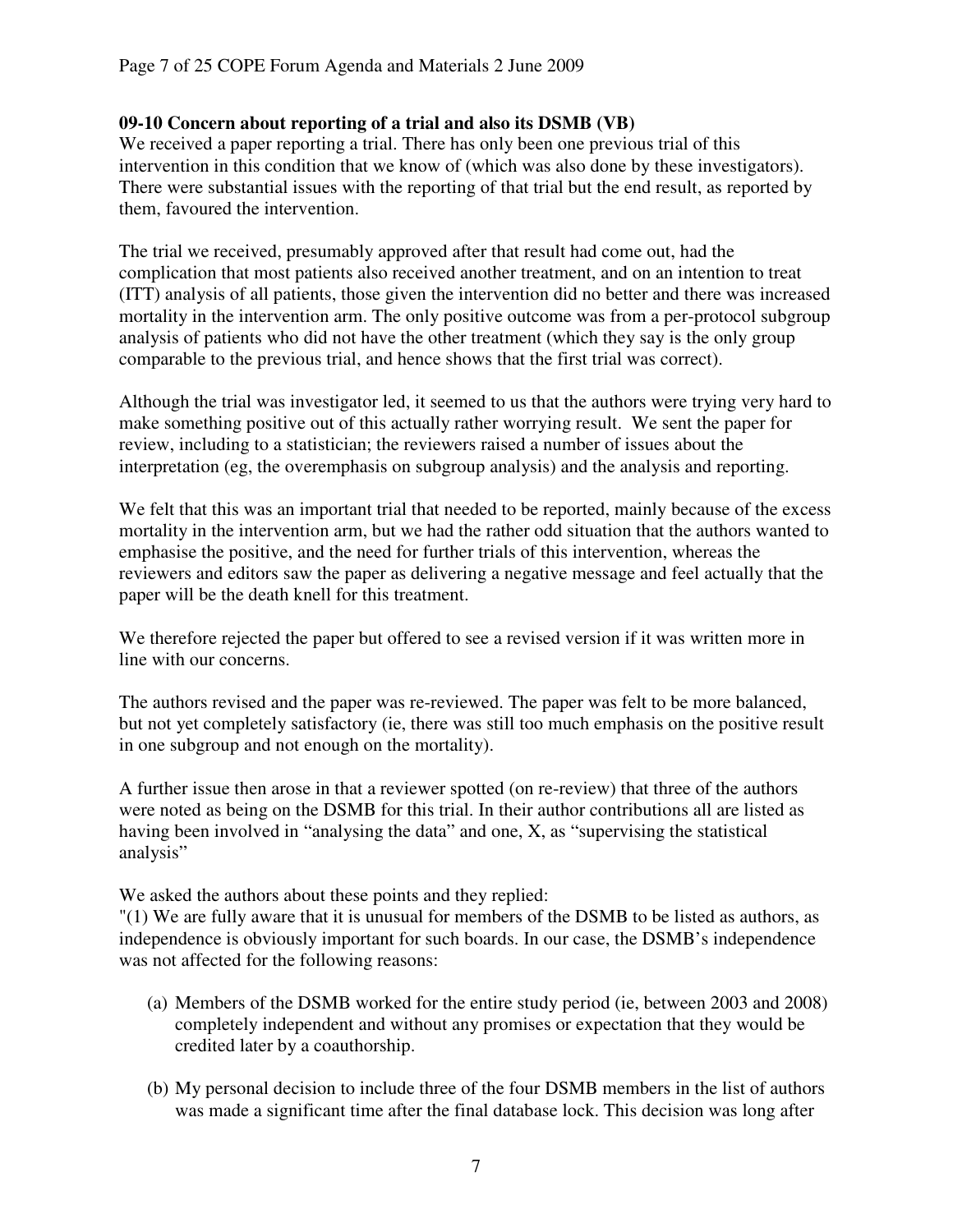completion of the clinical study and its analysis. It credited three members of the board who made some significant advisory contributions to the present manuscript. Only for this reason they were included as coauthors, and it was quite unexpected for them. This decision from December 2008 has in no way influenced their independence and objectivity at the time when the study was running.

(2) As to the contribution of X (one of the members of the DSMB), we have to admit a simple language problem. In our use of the word "supervision", the word meant that he took a final comprehensive look at our data analysis before the paper was submitted for publication. Importantly, he never supervised (like an academic supervisor) data analysis at any time point before database lock and processing of the data by the clinical research organization. We will change the terminology accordingly."

We subsequently found that X was also an author on the previous trial.

Finally, the authors did not declare initially any competing interest but after we enquired specifically, they declared that the corresponding author "holds a patent on the use of t[he intervention] for treatment of [the condition]".

Our concerns overall therefore were that this paper not only reports the outcomes in a way that is not appropriate, but also the composition of the DSMB and the presence of some DSMB members as authors means that the trial may not have had adequate independent oversight.

We felt we had two possible options with regard to publication:

- (1) We reject the paper because it was inappropriately conducted and not appropriately reported.
- (2) We publish the trial after further revision to ensure it is reported appropriately and publish alongside it an editorial that lays out our concerns with the conduct of the trial, but notwithstanding those, our reasons why we think it should be published.

We also discussed whether we needed to raise the issue of the DSMB with the authors' institution.

We discussed the paper with our internal ethics board and they unanimously agreed we should reject the paper (mainly because of the concerns over the DSMB) and inform the authors' institution. We have as yet heard nothing from the institution.

We are bringing this to COPE as this paper raised a number of serious issues we had not come across before. We would appreciate the Forum's opinion on whether we handled this correctly.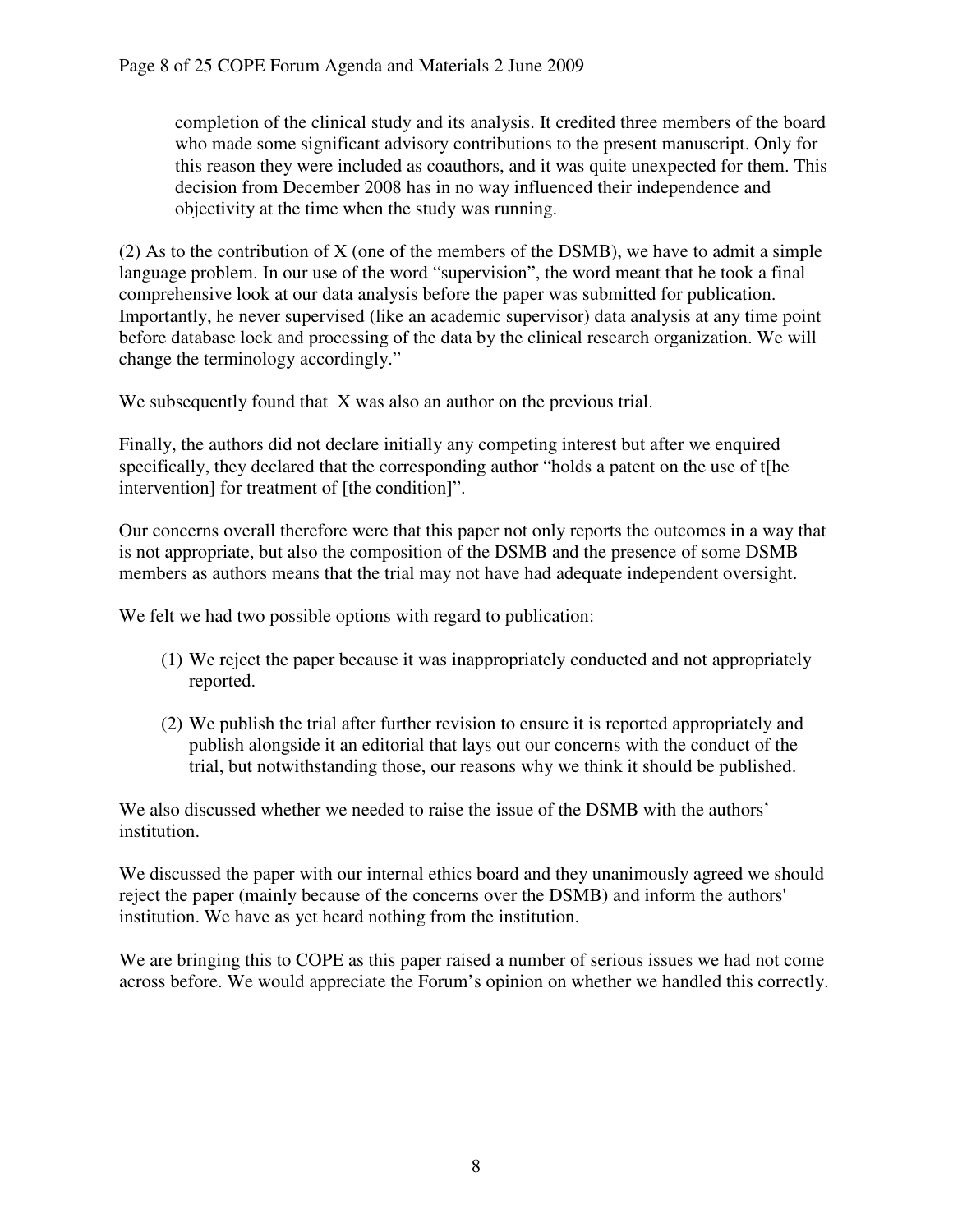### **09-11 HIV homeopathy (JP)**

The authors carried out a study. A homeopathic treatment was given to people with HIV/AIDs. The outcome was quality of life, as measured by a questionnaire after 1 month and 18 months of treatment. Participants were selected for inclusion if they had a HIV seropositive status at the time of study and were not taking any other kind of HIV/AIDs treatment.

The participants were stratified into severely ill (including those who could not walk and were cachectic) and not severely ill. The authors said that they had obtained ethics approval for this study from their own institution in their country of origin and that the Ministry of Health in the country where the trial was conducted had "authorised" the study.

We asked the authors whether the participants had been offered antiretroviral treatment at any time and if not why not? The authors confirmed that the study protocol did not include antiretroviral therapy because "There is no obligation of the ARVs use and conventional medicine is expensive. Many patients...were afraid of white people and of the side effects".

We asked what the participants were told when they gave consent. The participants were given details of the homeopathic treatment but no mention was made of the existence of antiretroviral treatment. We asked to see copies of the protocol submitted to their ethics committee and the actual approval. The document, which was translated by a member of our staff, did not mention antiretroviral treatment. We asked to see documentation of "authorisation" from the Ministry of Health of the country in which the trial was conducted. There was no written documentation. It was verbal.

We asked why they sought approval from their native country and not the country where the study was carried out. The authors told us that once they had approval from their country, the authorities in the country where the trial was conducted did not require local approval.

We asked how the study was funded and what the authors' relationship was with the funding body. They provided the names of two funding bodies but no documentation (funding came from funding for a Master's degree of one of the authors). They did not clarify whether they had any relationship with the funding bodies.

We felt that all participants should have received standard care with antiretroviral therapy, that ethics approval should have been sought from a local ethics committee and that the participants should have been informed about antiretroviral therapy when consent was sought. We were also concerned that this protocol apparently was approved by an ethics committee. We rejected the manuscript and wrote to the authors' institution expressing our concerns and requesting they investigate further and keep us updated on their progress.

Is there further action we should take?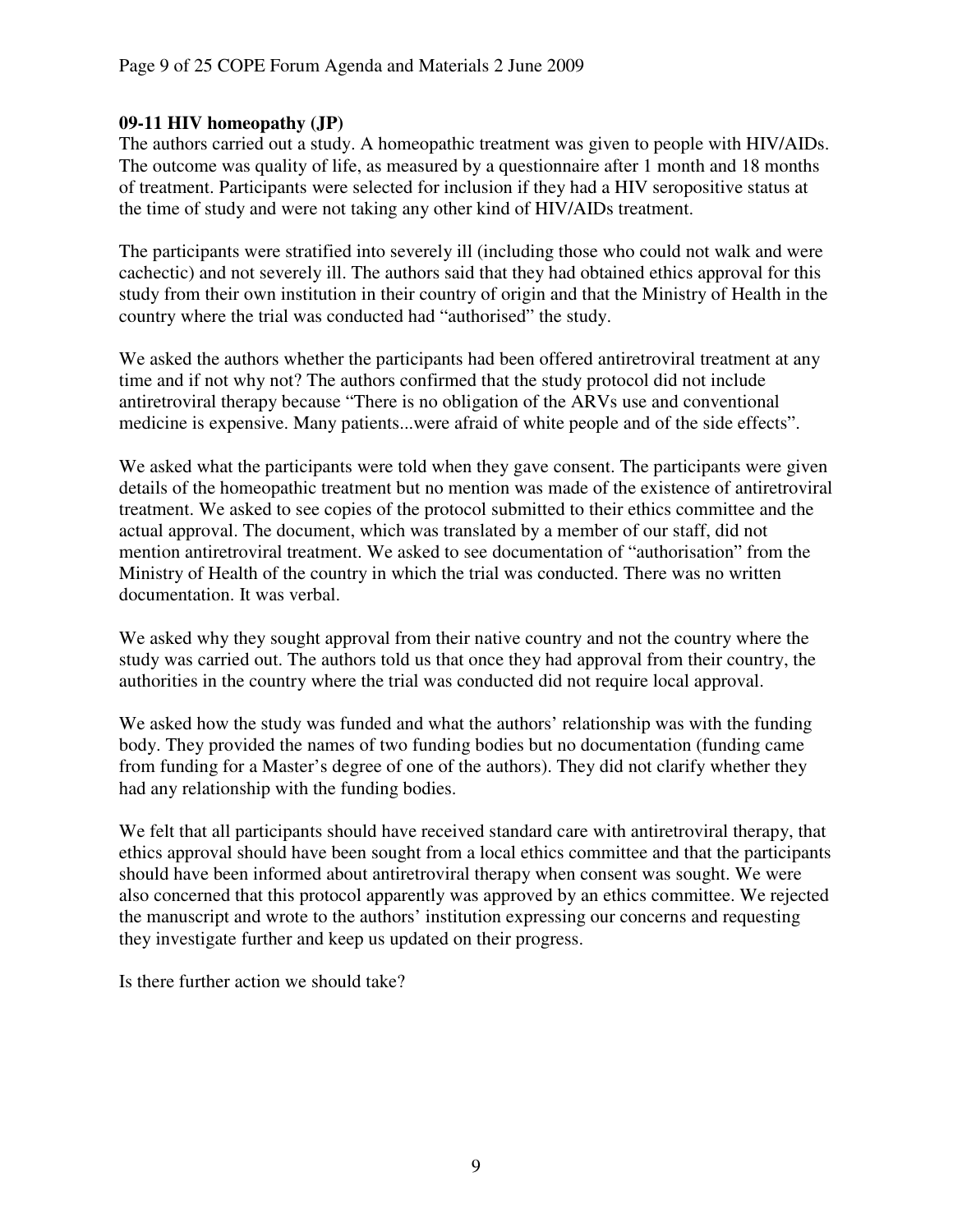### **09-12 The ethics of using privileged information (JP)**

A paper published in one of our journals (paper A) provoked the submission of a correspondence article claiming that a minor conclusion of the paper was a misinterpretation and erroneous. The point in contention was a question of zoomorphology and our paper's conclusions were based on analysis using a non-invasive technique while the rebuttal relied on more traditional techniques. We are bringing this case to COPE because although it appears to be in the process of being amicably resolved, with a clear resolution of the scientific issues, it has highlighted an area of confusion about the use of privileged information.

The authors' of the correspondence article (rebutting authors) originally expressed anger and surprise that the paper A contained this error, because they thought they had clearly laid the issue to rest in an earlier rebuttal of a previously published paper making similar errors (paper B). Although this first rebuttal had not yet appeared in print, it had been considered and accepted for publication by the one of the authors of paper A, in his/her capacity as the editor of another journal. Furthermore, this first rebuttal not only challenged the findings of paper B, it also specifically called into question the interpretation of some website data which was included (unmodified) in paper A.

We sent the correspondence article for peer review, and the reviewers supported the soundness of the rebuttal data presented and the alternative morphological interpretation. The reviewers appeared inclined towards the view that the perpetuation of the "wrong" interpretation in paper A was surprising and did not reflect well on the authors of paper A. However, they also indicated that given the close chronology of the various publications, this was a grey area, and not germane to the scientific case for publishing the second rebuttal. We therefore asked the correspondence authors to revise their text to keep the focus on resolving the scientific questions.

Having decided we should, in principle, accept and publish the correspondence article, the authors of paper A were invited to submit a signed response. In this they have clearly acknowledged that the data presented by the authors in both their rebuttals fully support the conclusions reached in these rebuttals and that some of their own data had been misinterpreted in paper A. They also explained that they were already convinced by the first rebuttal which one author had seen in his/her capacity as an editor, and the other had reviewed. However, they had felt it would not be ethical to make use of this privileged information to modify their own paper (paper A) shortly before final acceptance.

We are inclined to accept this as the personal view of the authors of paper A but question whether they adopted the best ethical course.

### Questions for COPE

- What is COPE's view?
- How should editors and reviewers proceed when they have access to privileged information which suggests that their own work should be modified or corrected?
- Is there an ethical responsibility to avoid letting known errors into the scientific literature which was transgressed in this case?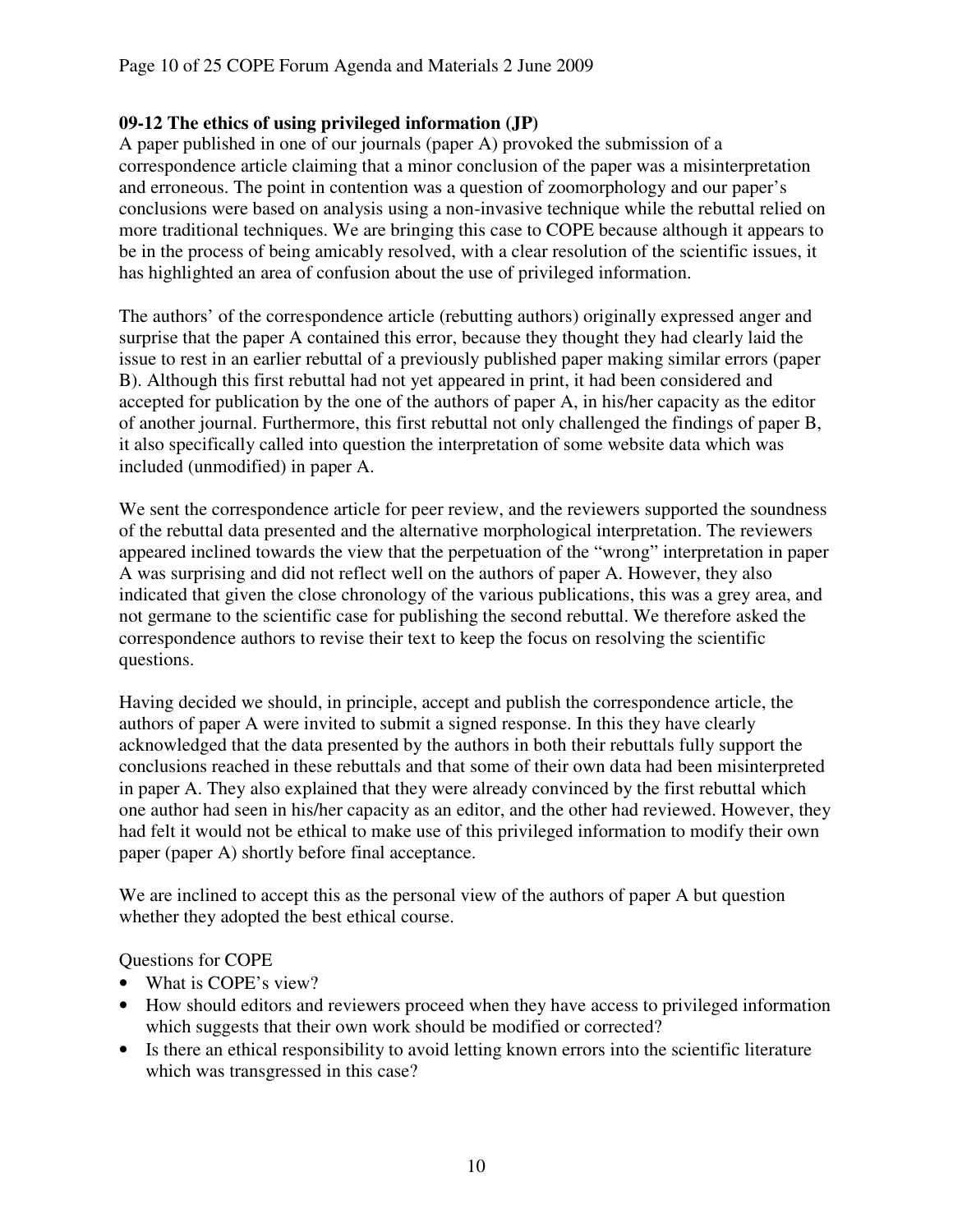### **09-13 Reviewer misconduct? (MN)**

We have received threats of legal action from the authors of a manuscript rejected by our journal, henceforth referred to as journal A. These "aggrieved" authors claim that their manuscript was unfairly reviewed by a close competitor, who then used some of their findings in a paper subsequently published in journal B, without either attribution or citation.

The "accused" scientist had indeed reviewed the paper for journal A, and the date on which he/she had first been sent the paper preceded that of his/her own submission to journal B. The steps of our investigation were as follows:

The aggrieved author was asked to provide additional details on which aspect of his work he/she suspected of being unethically used, and he/she identified a particular paragraph in journal B's paper, which named two genes which our authors claimed to have identified for the first time in the particular bacterial genus studied in both papers.

Meanwhile, the "accused" scientist was asked to respond to the accusation. His response identified the paragraph in question as being a small area of overlap between the two papers, however, he categorically denied that the content of this paragraph drew in any way on the information presented in the manuscript which he had reviewed for journal A. The accused backed up this denial by sending us a copy of an earlier version of the paper, which had been submitted to and rejected by a previous journal (journal C) months before he had first reviewed the complainant's paper in journal A.

We confirmed this by contacting the editors of journal C who, after obtaining permission, provided us with an independent copy of the manuscript that had been submitted to his journal. On examination we found that the paragraph in question had remained unchanged, and that the description of the two genes was indeed present before any submission to journal A took place.

We agreed with the accused that this data analysis was a very minor part of the paper published in journal B.

Questions for COPE

- At this point, we feel that our investigation has exonerated the accused reviewer of one allegation (unethically using information obtained during the peer review process in his/her own publication). Does COPE agree?
- If the manuscript submitted to journal C (providing independent confirmation of the accused's defence) had not been available, how would such a case be investigated?
- The other allegation (of the reviewer causing the authors' manuscript to be unfairly rejected) remains unresolved. The reviewer denies misconduct, but there is at least the appearance of misconduct on the basis of conflict of interest. However, we do not think that any further investigation can resolve this issue. Does COPE agree?
- The aggrieved authors have asked for a correction to acknowledge their work (which was published in yet another journal one month before journal B published its article). While the reviewer did not "steal" any data or ideas, he may have unfairly "squashed" the authors'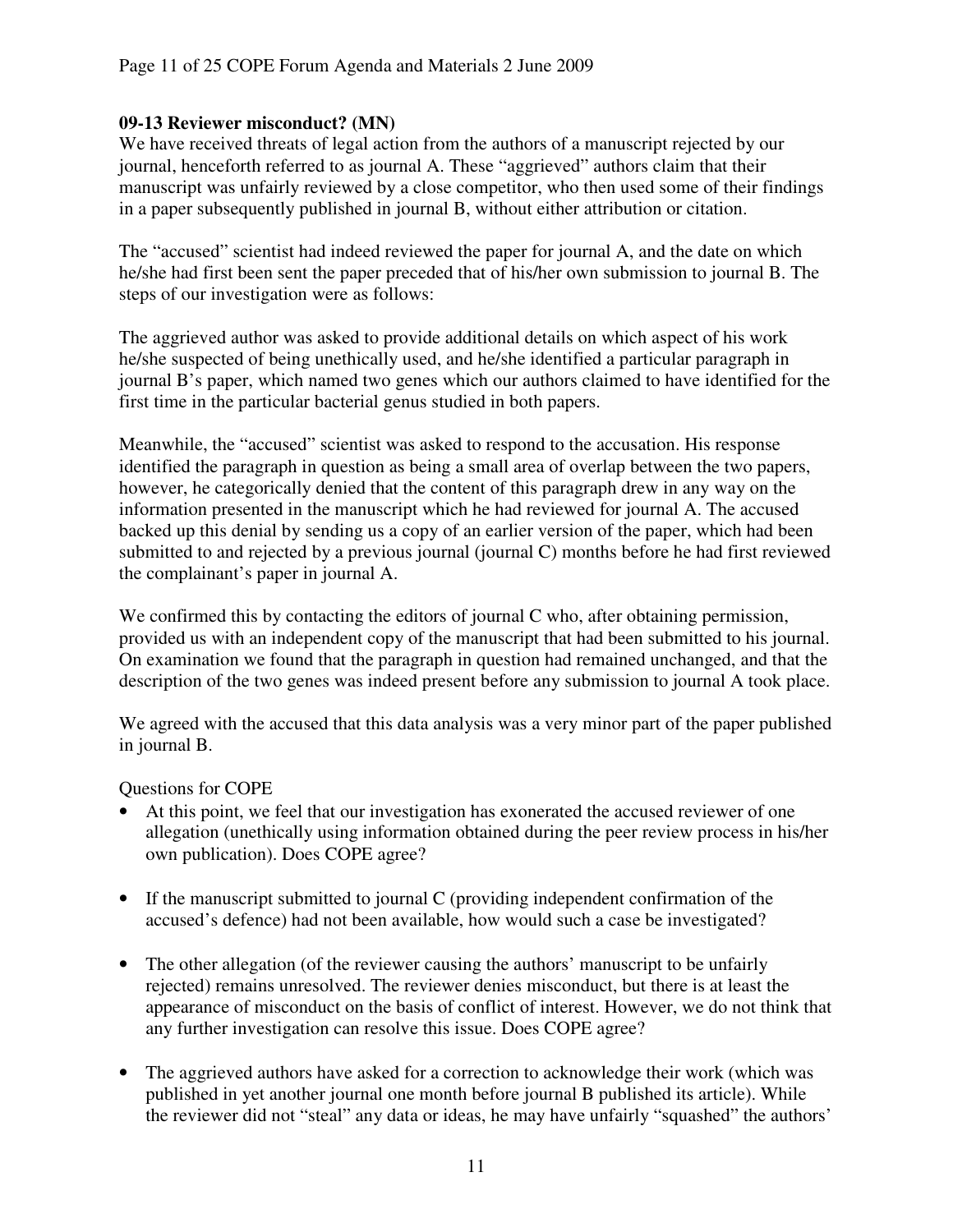publication. However, the data analysis in question is a very minor point in the article published in journal B, and the authors' work may simply be independent corroboration. At this time we do not feel a correction is warranted because we have no evidence of wrongdoing. Does COPE agree?

• Are there other options that might be used in place of a correction?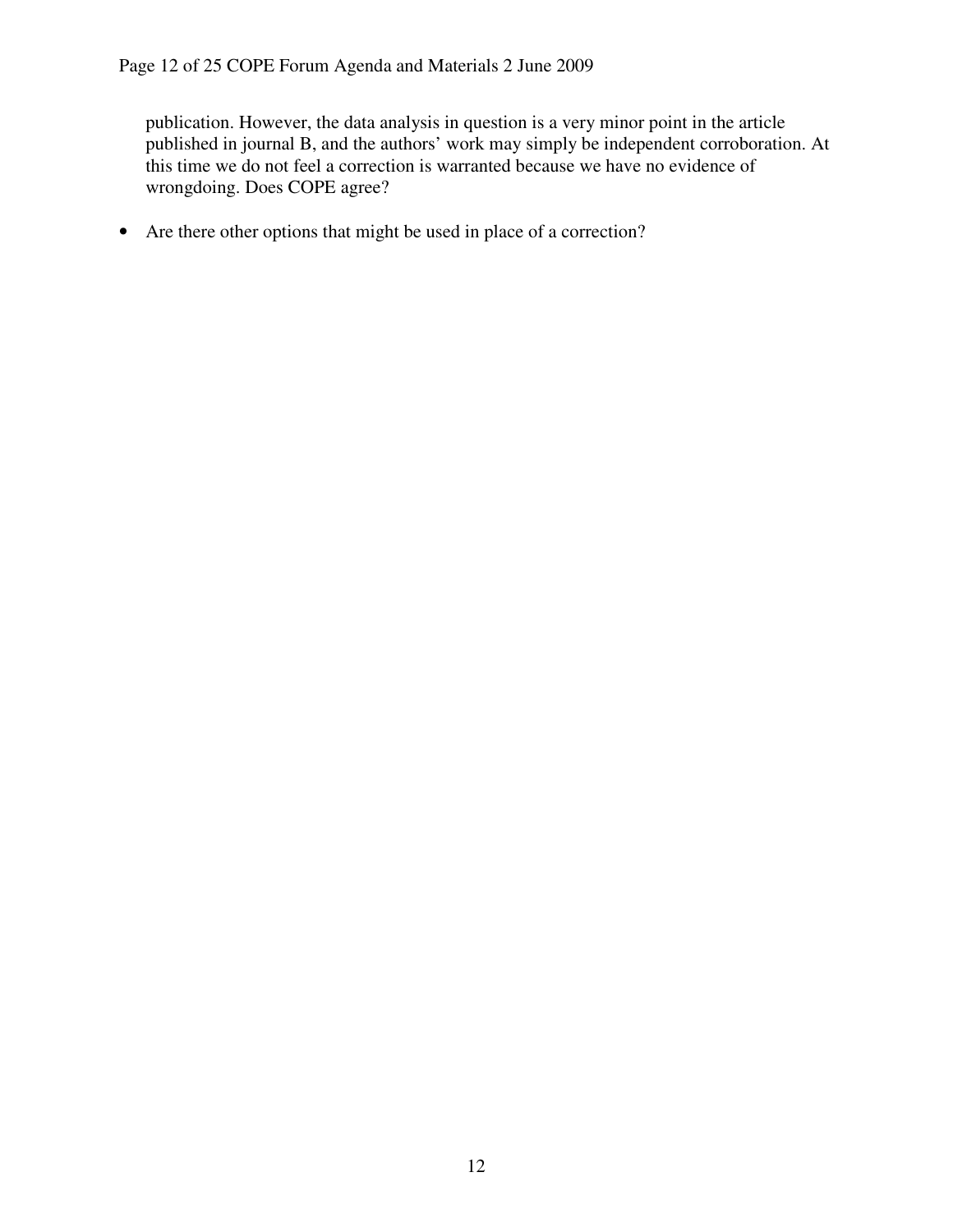### **09-14 Possible plagiarism (MM)**

A review paper (paper 1) was published in journal A. A review paper on the same subject (paper 2) by a different author was published in my journal (journal B) later in the same year. The authors of paper 1 and the editor of journal A informed me that paper 2 had in part been plagiarised from paper 1.

I as editor of journal B looked to the COPE flowchart for guidance and I wrote to the author of paper 2 for an explanation. Although I did not consider the author's explanation satisfactory, I felt uncertain whether this was a case of "minor" or "major" plagiarism based on the fact that the paragraphs copied verbatim from paper 1 constituted only a small fraction of paper 2 and because this was a review paper and not original data.

I then contacted COPE and the chair of COPE gave me some personal advice. I was advised that plagiarism is not a matter of percentages but of principle and to take another look at the flowchart and decide if the author had given a satisfactory explanation for the "overlap". If there was no satisfactory explanation, I should consider a retraction and informing the author's institution.

In considering what to do, I was advised to take account of COPE's guidelines and code of conduct under the headings of encouraging integrity of the academic record and pursuing misconduct..

Based on the advice communicated to me, the journal decided to retract the paper and to inform the dean of the author's institution about this incident. The retraction note has been published online (and will also be printed in the next possible print issue).

# **Update**

The authors' institution has established a high-ranking committee to look into this matter, consisting of the dean, the rector and representatives from the Academy of Sciences.

### **This case is for information only and not for discussion.**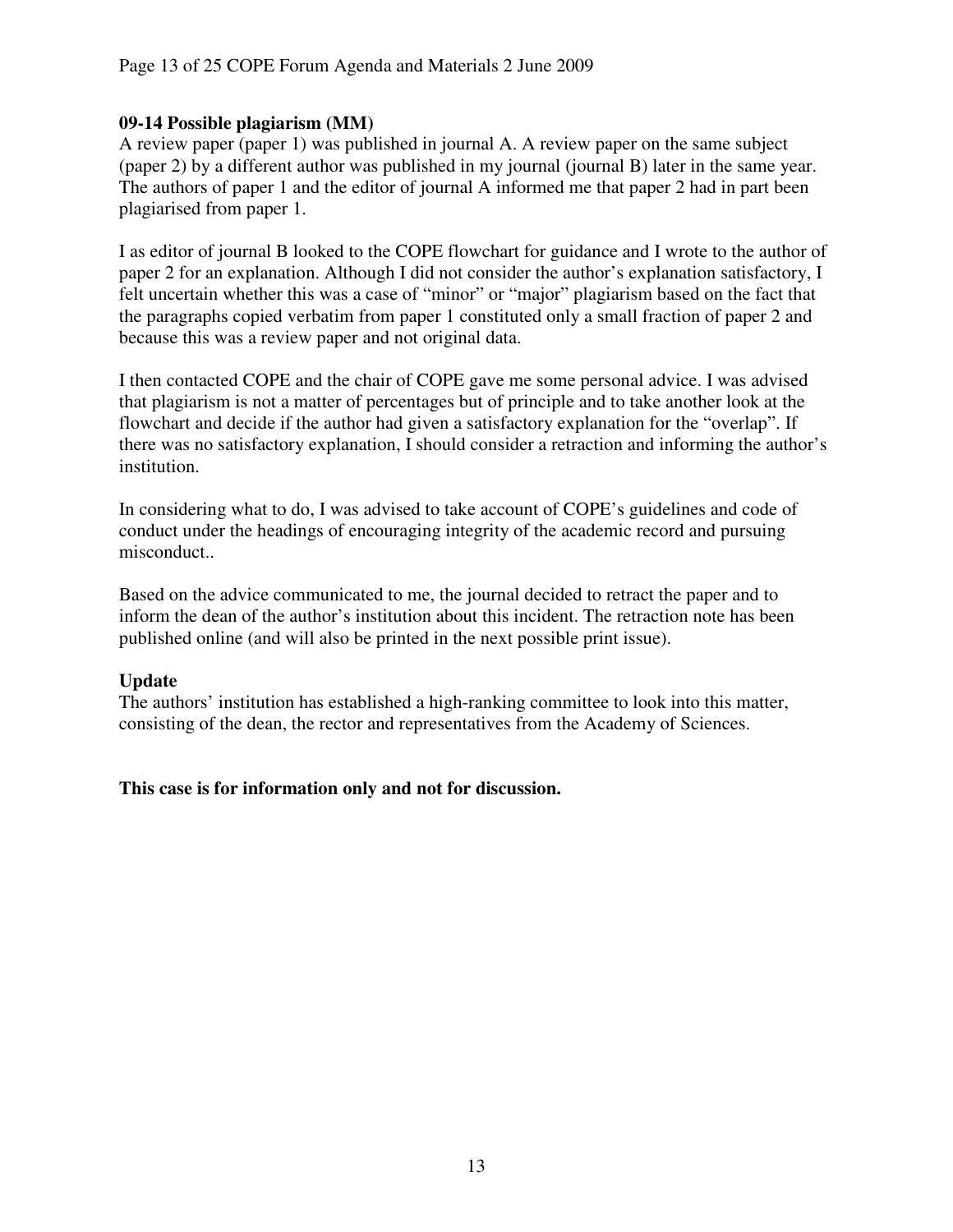# **UPDATES**

### **08-15 How many "mistakes" are too many? (ZM) Background**

We published a randomised trial by six authors. Some years later, we received a letter from a researcher who had been looking into the trial in the context of a meta-analysis. She noted "implausibilities of serious concern", including "a highly unusual balance in the distribution of baseline characteristics", 95% CIs that were non-symmetrical about the effect estimate, and use of a stratification variable the value of which could not have been known in all patients if the trial was conducted in the way reported.

We asked the corresponding author to write a letter of response, which he eventually supplied a few months later. Owing to the author's poor English and the level of statistical knowledge needed to assess the response, we sent the exchange of letters to a statistical reviewer. The reviewer said that the letter of concern was "completely correct" in everything it said and that the author's explanation for the unusual degree of balance in the covariates was "rubbish", and that the 95% CIs had either been "doctored" or "incompetently estimated".

In the meantime, an exchange of to-and-fro letters between a different researcher and the same author was published in another journal, relating to a paper reporting on a subset of the same trial data. We were alerted to this by the editor of that journal.

We sent the reviewer's remarks to the author of our trial, who then consulted two independent statisticians of his own. He soon contacted us to say that, "surprisingly and regretfully", these statisticians agreed that there were implausibilities and inconsistencies in the data, and asked for more time to investigate more fully. During this time, the author of the letter expressed concern that we had not made the possibility of these problems know to our readership, so we published her letter.

The author has now sent us a more comprehensive response, admitting that the randomisation process was not as described, the 95% CIs were all wrong (he supplied a recalculation), and the trial report had omitted some details of the protocol necessary for understanding it properly (now supplied). Our reviewer suspects that, given his free admission of all this, the author is probably incompetent rather than fraudulent, but that the extent of the incompetence could not give us confidence in any of the data. What now?

### **Advice**

The Forum agreed with the editor's opinion that the author is probably incompetent rather than fraudulent and should be given the opportunity to redeem himself. It was suggested that perhaps the paper should be submitted for review again. The Forum noted that this was probably a good internal learning exercise in that the statistical errors should have been picked up when the statistical review of the data was performed by the journal. A suggestion was made for the journal to set up a "sin bin". Some journals operate a "sin bin" or "publication review committee" where once a year papers which readers or others have expressed serious doubts about post-publication are reviewed to determine whether or not it was "a mistake" to publish the paper.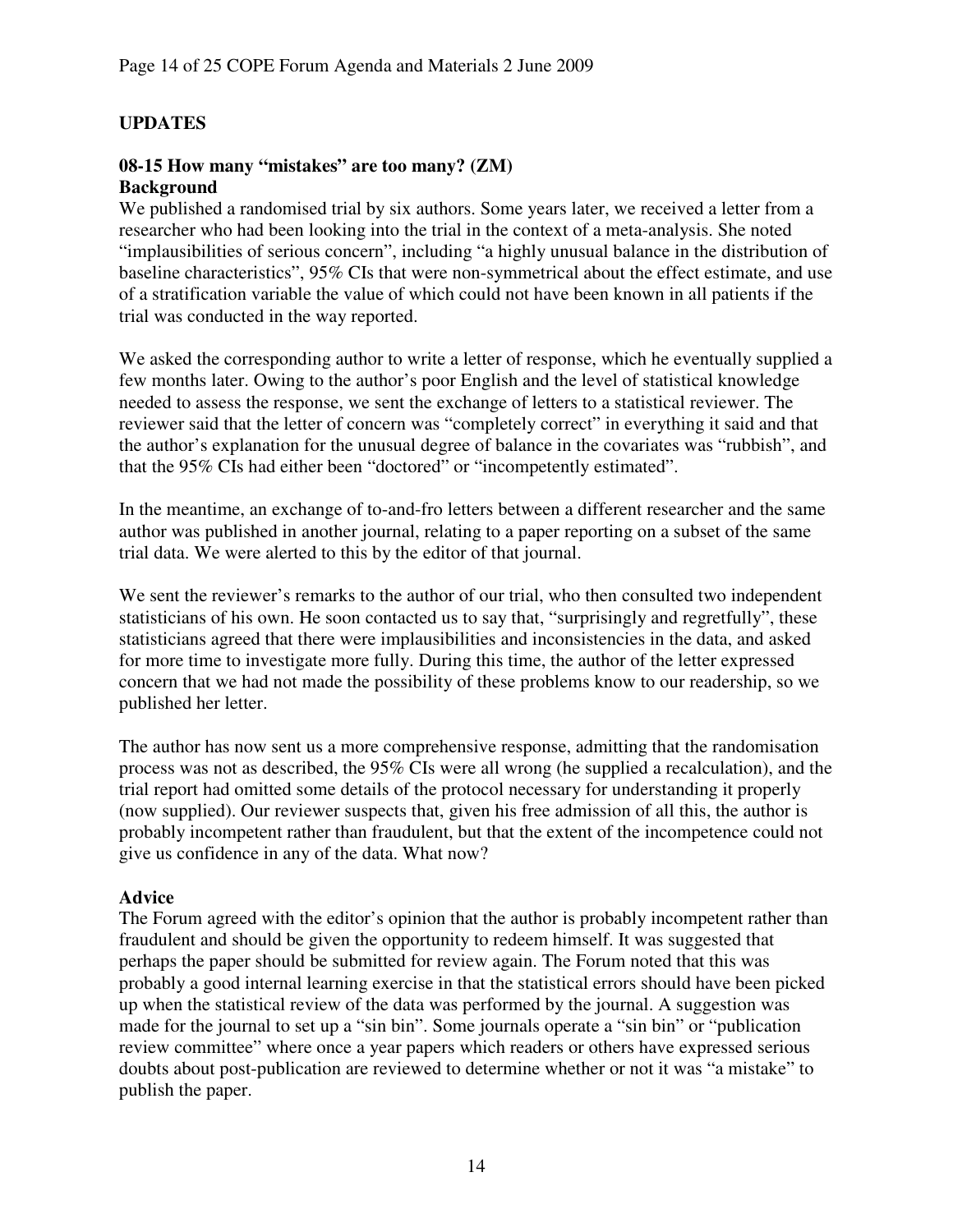However, some members of the Forum argued for stronger action and suggested contacting the author's institution. But most agreed that the paper should be retracted as the research may be unethical.

# **Follow-up**

### **August 2008**

We have managed to find details of whom to contact regarding informing the author's institution, and the deputy editor has written to him. We await a reply with anticipation.

## **May 2009**

The institute has responded to say that an investigation is under way and will take another couple of months to conclude.

### **08-19 Simultaneous publication (LKS)**

About a month after our journal (Journal A) published a paper (Paper X), the journal received emails from readers that Paper X was very similar to a paper (Paper Y) that had just been published by another journal (Journal B). Some of these emails were sent to both journal offices. Paper X was submitted to Journal A a few days before Paper Y was submitted to Journal B and Paper X was published in Journal A about 3 weeks before Paper Y. The two paper superficially do not look similar and Paper X contains results that are not in Paper Y. However, the two papers also contain highly similar results and make similar key conclusions. Truth be told, all of the additional results presented in Paper X were added during revisions. The authors of Paper X knew that Paper Y had been accepted by Journal B by the time they submitted the first revision of Paper X to Journal A

The authors of these two papers overlap significantly and the two co-corresponding authors are the same. We contacted the authors. The authors pointed out the obvious differences between the two papers and a few minor differences that most readers would not detect, and insisted that the results reported in these two papers were obtained separately rather than the same results reported in two papers. In addition to those readers who sent emails to us, the reviewers of Paper X and a few editorial board members of Journal A who read these two papers all agreed that the two papers were highly similar.

We contacted the office of Journal B and the Editor, and received a message from the managing editor of Journal B that the Editor of Journal B had asked for and received an explanation from the authors and was satisfied with the explanation.

I would like the Forum's advice on how to handle this case, in particular as it seems that Journal B will not take any further action.

(1) Given that the paper was submitted to Journal A earlier and published in Journal A earlier than in Journal B, albeit only a few days, would retraction by Journal A be appropriate?

(2) If the authors indeed did something wrong, would a simple Concerns on Duplicate Publication be sufficient? Would banning the authors from publishing in Journal A for a few years be appropriate?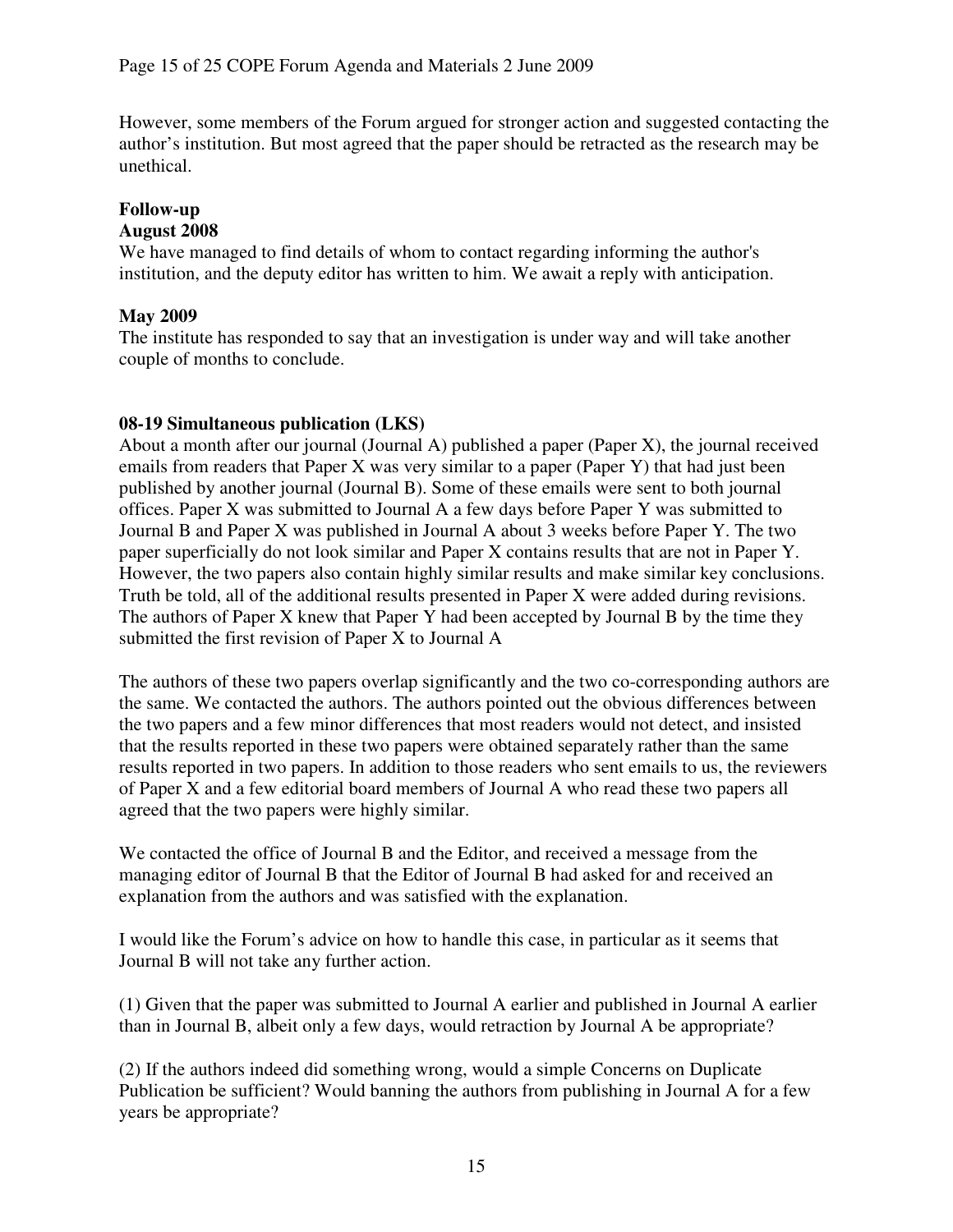### (3) Are there other options?

### **Advice**

The Forum agreed, regardless of what the other journal does, the editor should publish a notice of concern. If it becomes clear that the data are the same, then the editor should consider publishing a notice of duplication. It is COPE's policy not to encourage banning authors or to apply any other sanctions, partly because of the risk of litigation.

The Forum was interested in whether or not journal B was a member of COPE, as if this were the case, the chair of COPE would be prepared to write to the editor.

# **Follow-up**

### **August 2008**

The case is being investigated by the author's institution.

### **May 2009**

As mentioned in the last update to this case, this case was being investigated by the authors' institution. A response was received from a Pro-Vice-Chancellor and Vice-President of the university. According to this letter, the investigation group consisted of one external expert (who coincidentally is a member of Journal A's editorial board) and two university professors. The Group's report was discussed among the Vice-Chancellor and some senior leaders of the university, including the Pro-Vice-Chancellor and Vice-President who sent a response to the editor, and has been accepted by the university. Because this response was sent as a hardcopy instead of an electronic file, a summary of the key findings and conclusions of this investigation are shown below by directly copying appropriate statements from the response.

"The Group was informed by (the authors) that the two studies—were conducted in two consecutive time periods with completely different patients, and the number of cell lines used were not the same." "The Group saw some raw data supplied by (the authors)". "Based on the findings reported by the Group, the Vice-Chancellor and I are satisfied with the explanation that the data reported in the two papers came from two sets of experiments, and there is no evidence that the data were altered for the purpose of publication in two different papers". "(The) Group pointed out that there appeared to have been significant double publication of a large portion of the (Journal B) paper's data in the (Journal A) paper". "Yet, the Investigation Group noted the defence of the co-corresponding authors—that the two studies had been conducted with two different patient groups in two different time periods, with the second study having some modifications of protocol and methodology". "The Group's report stopped short of saying that duplicate publication of the same data had indeed happened, although the Group made it clear that reporting similar data in different publications without proper referencing was not good practice, which the university entirely agrees." "Our Vice-Chancellor intends to issue a letter of reprimand to the lead/co-corresponding author" "Another letter will be sent by the Vice-Chancellor to the other co-corresponding author reminding him of his proper responsibilities as a senior author and a department head in ensuring that commonly accepted codes of practice in the academic and research community, not to mention the university's relevant policy, should be followed by researchers under his guidance." "The university has accepted the Group's report, and has advised the authors of the (Journal A) paper of the University's decision accordingly."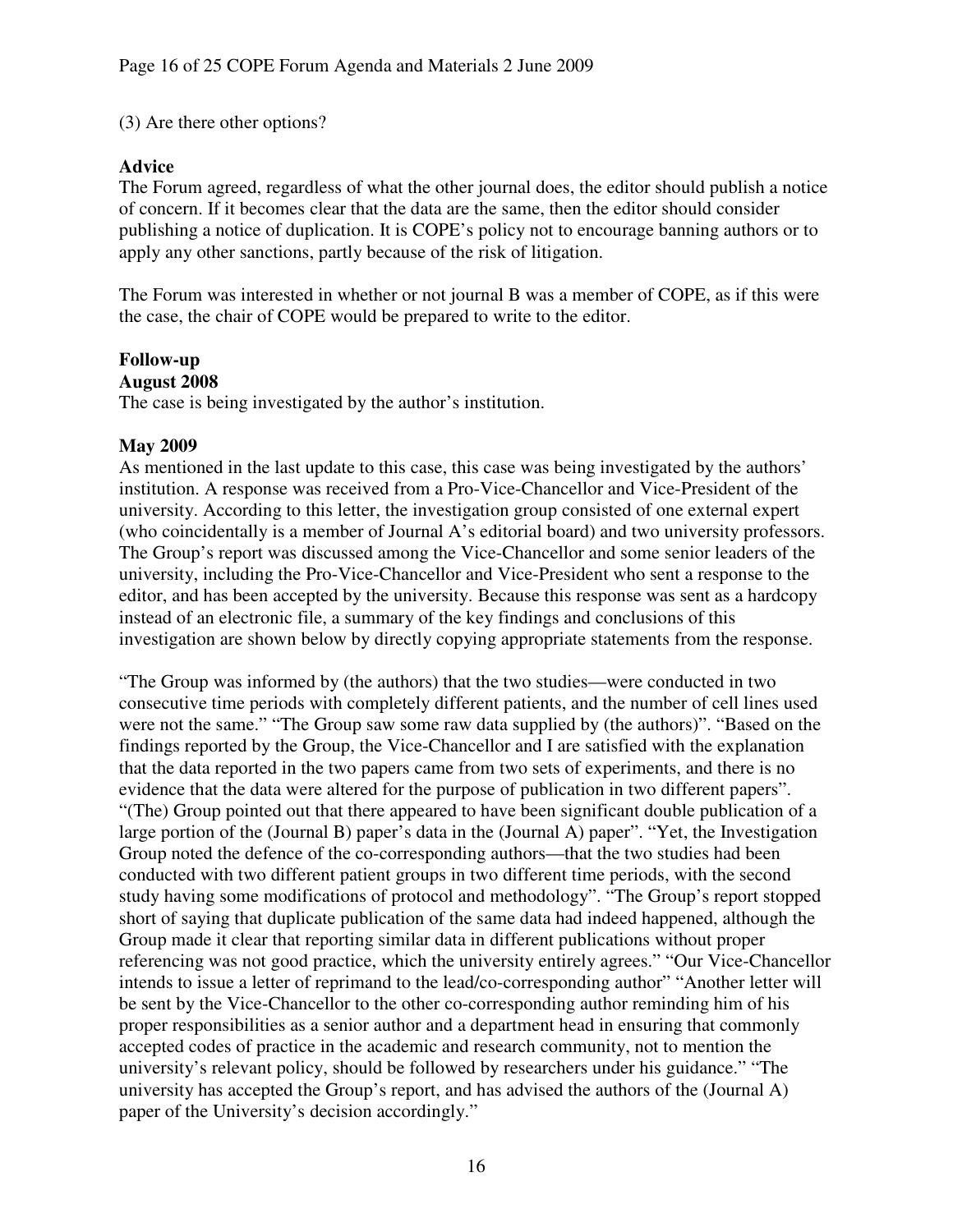Journal A is satisfied with this investigation conducted by the authors' institution, and the communication regarding proper author/researcher conduct in publications from the authors' institution to these authors.

## **08-23 A(uthor) vs C(omplainant) authorship dispute (WR/RH) Background**

A was a researcher in C's lab for 1 year, during which time they published a joint research paper in a third party journal (journal S). After leaving C's institute (henceforth called institute X), A published in the journal (journal T as a sole author). The affiliation provided by A on the paper was institute X. All of the data reported in this paper were obtained while A was still employed at institute X, of which C is a senior faculty member and in whose laboratory A was a research associate.

C contacted journal T with several allegations regarding A's paper in journal T. These were:

- (1) A submitted the paper after having left institute X
- (2) A never discussed with C his intention to publish these data from C's laboratory

(3) Material published in journal T is "fully based" on data they had previously published together

- (4) A did not have approval to use material published in journal T
- (5) Questions two of A's methods/techniques and the data that resulted
- (6) A never acknowledged a funding body

An editor on journal T reviewed these allegations and believes that A's paper was a follow-up paper, and that it appears to take further the research A and C had previously published in journal S. The paper had undergone peer review on journal T by one specialist referee, who provided a full and penetrating report.

A admits to claims:

- (1) The work was conducted at institute X
- (6) A admits to a mistake here

A disputes points:

(2) A claims to have raised publication multiple times with C, C's role in generating the "results were almost non-existent" but indicates that C claimed the data were C's for C to decide

(3) The paper is a follow-up to their previously published work

(4) A personally analysed the material with the material produced by a technician

(5) A claims that the materials are different images of different samples

Journal T submitted relevant correspondence to the dean at institute X and asked them to investigate. Institute X's dean responded 4 working days later endorsing C's position on the basis that A had duplicated material, had misrepresented its novelty and did so both without permission or agreement from C.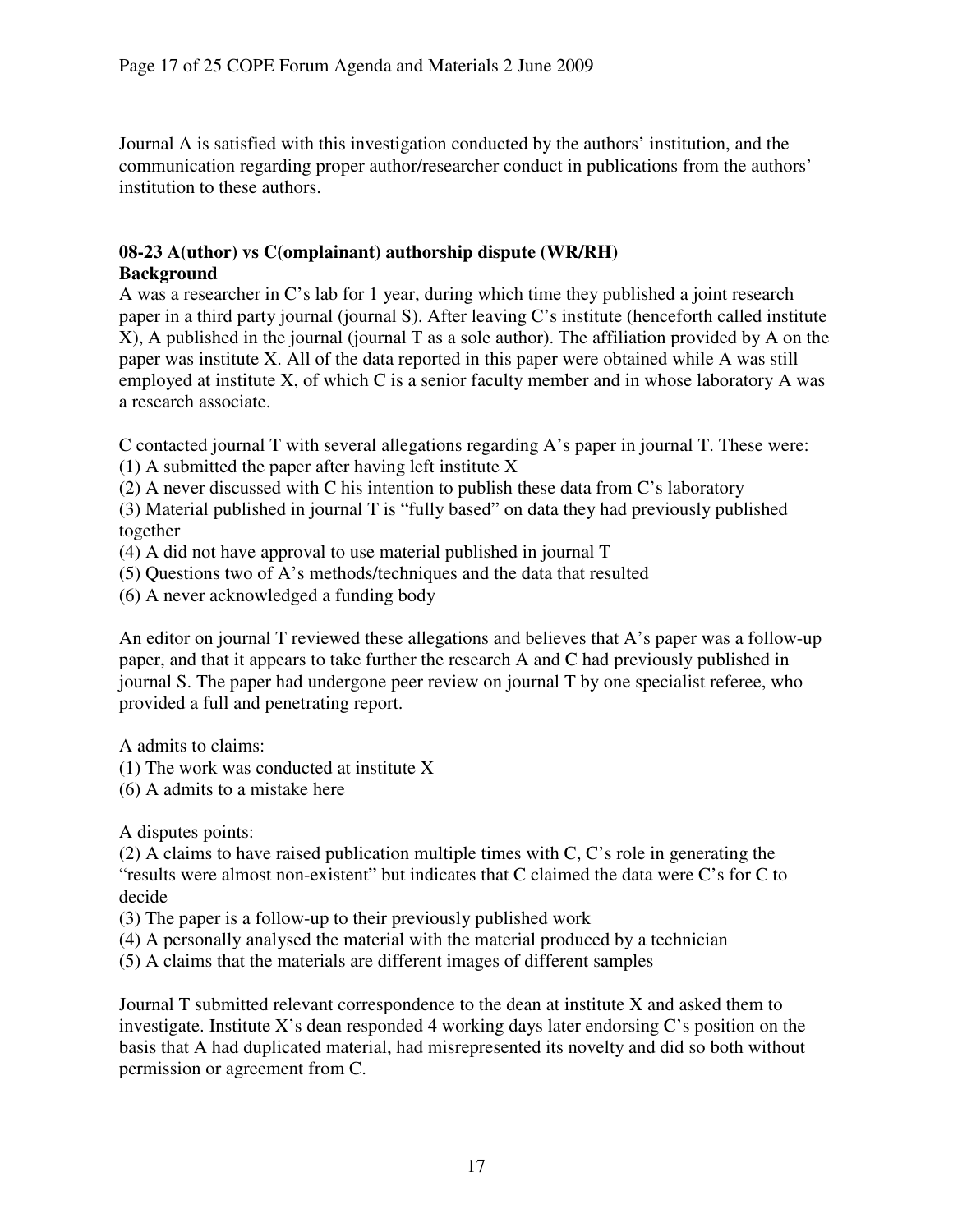The investigation by institute X failed to communicate with A or ask for A's response to the matter. When the findings were presented to A by journal T, A strongly refuted its key points.

Journal  $T$ 's position has been to ask institute X to investigate fully the above allegations (including communicating with A) and to make an official statement linked to the case.

However, we seek COPE's recommendation whether this should be our position or whether they would advise a different approach.

## **Advice**

The Forum acknowledged that the institute failed to handle this case correctly and that their investigation is of little value. However, there is little that the editor can do about the institutional failing other than reporting it to someone more senior than the Dean of the institute. The Forum believed that there was a case for asking institute X to carry out an unbiased independent investigation. In the absence of an independent review, the editor could publish a "notice of dispute", informing readers of the situation and explaining that it is not for the editor to decide the rights and wrongs of the case. All agreed that the editor had handled the case very well and agreed with his course of action.

# **Follow-up**

The editor requested an independent investigation from the institute. It is the editor's belief that once he asked for an independent investigation, one that is truly independent and would have taken some effort on their part, that the institute decided it was not worth the trouble. The editor suspects that he will not hear from them again.

# **08-28 Advice regarding a weird type of content and its authorship (PST) Background**

### Our company publishes clinical pathways.

They were initially authored by local experts, but have since been retrofitted with evidence, if possible. This was done by expert "evidologists", not clinical experts; they were acknowledged solely by their company name (it was "out-sourced"). If the evidence did not fit, the pathway was discarded.

We undertake to review all of the pathways annually. However, the annual review process is often the first time a clinical expert is reviewing the pathway. As a result, their "suggested revisions" are extensive. We would like to make such people authors (if they agree), partly so we can collect and display their competing interests and partly so that they can get "credit" for their work. This means that each year there could be new authors (reviewers with useful comments).

My questions are:

- Should we make all reviewers authors, even if their report is pants?
- I suspect not, but can you think of a useful threshold as to when a reviewer has done enough to be an author?
- Year on year, we would have to check the "original" reviewers (ie, the first years') are still happy with the revised pathway, right?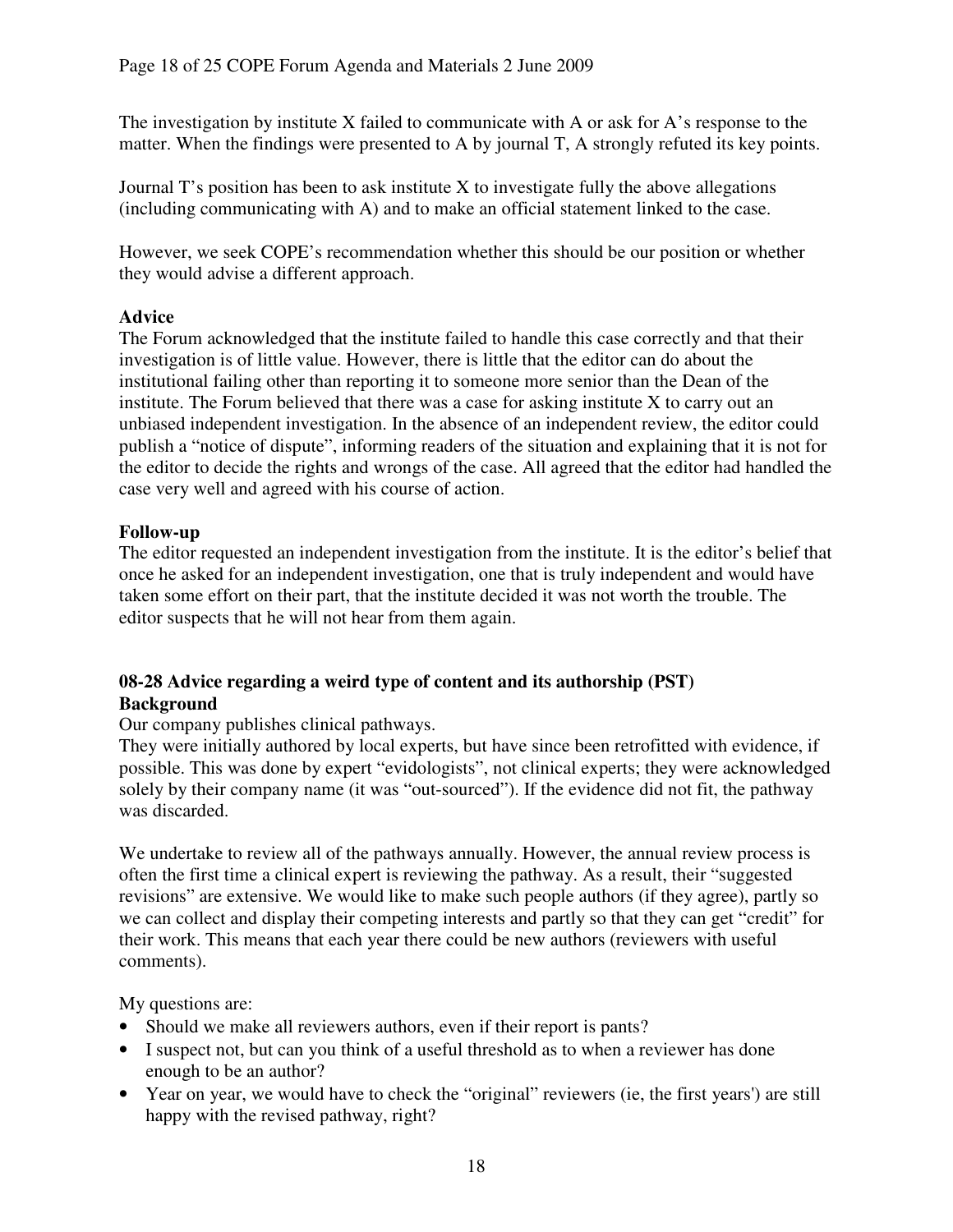• But what if there are authorship disputes? We would have to mediate them, right?

Does this approach to authorship make any sense at all?

## **Advice**

The Forum advised against getting too bogged down with the terms "author" and "authorship". These terms can be redundant in some forms of publication. Terms such as reviewer or contributor can be used and are just as valid. The Forum emphasised the importance of transparency about who writes what and when. Hence the Forum advised identifying an updated version of the pathways, with a list of those who contributed to it. This could be linked to previous versions, with a similar list of contributors, whether or not they are the same. Another suggestion was to ask the reviewers and the people who use the pathways what they want – do they want to be acknowledged? Do they want to see who has contributed what to each pathway?

# **Follow-up**

We are grateful to the participants of the recent COPE Forum for helping us to understand how "authorship" can be dealt with in a non-traditional editorial model. Our thoughts continue to evolve on how we will handle this, but we are likely to list "authors" as a group, assuming that they have all participated under the aegis of one body or leader. Others who participate will be listed, and we will operate no minimum threshold for their involvement, although we will probably reserve the right to reject the offerings of those who have been pants. All "authors" will be called "contributors", if we need a name for them at all, so as to avoid any conflict with the definition of authorship provided by the International Committee of Medical Journal Editors (ICMJE). Taking such an approach will ensure that we are not only collecting the names of those who provide valuable contributions, but also ensure that we can make public any and all potential conflicts of interest so that the reader is fully aware of potential biases.

### **08-32 Unethical withdrawal of a paper (JL) Background**

The terms author A and author B will be used to refer to the corresponding and noncorresponding authors, respectively, of the paper in question. The term Editor will be used for Editor A of our journal and Editor B of the other journal involved. The term Editorial Assistant will be used to refer to the person who is in charge of correspondence for our journal.

Author A presented a paper to a conference and submitted the paper to the conference proceedings. After the conference and before the papers were selected for consideration for the conference special issue, Author A submitted a paper to Editor A for review. The only comment Author A made regarding the status of the paper is 'Finally, this paper is our original work and has not been submitted to any other journal for reviews.' No mention was made that the paper was in a conference proceedings or is under consideration for possible inclusion in other journals.

Editor A decided to handle the review process himself and assigned reviewers to review the submission. Later, Author A sent a letter to the Editorial Assistant indicating that he/she was requesting that the submission be withdrawn from review. Author A's note is shown below: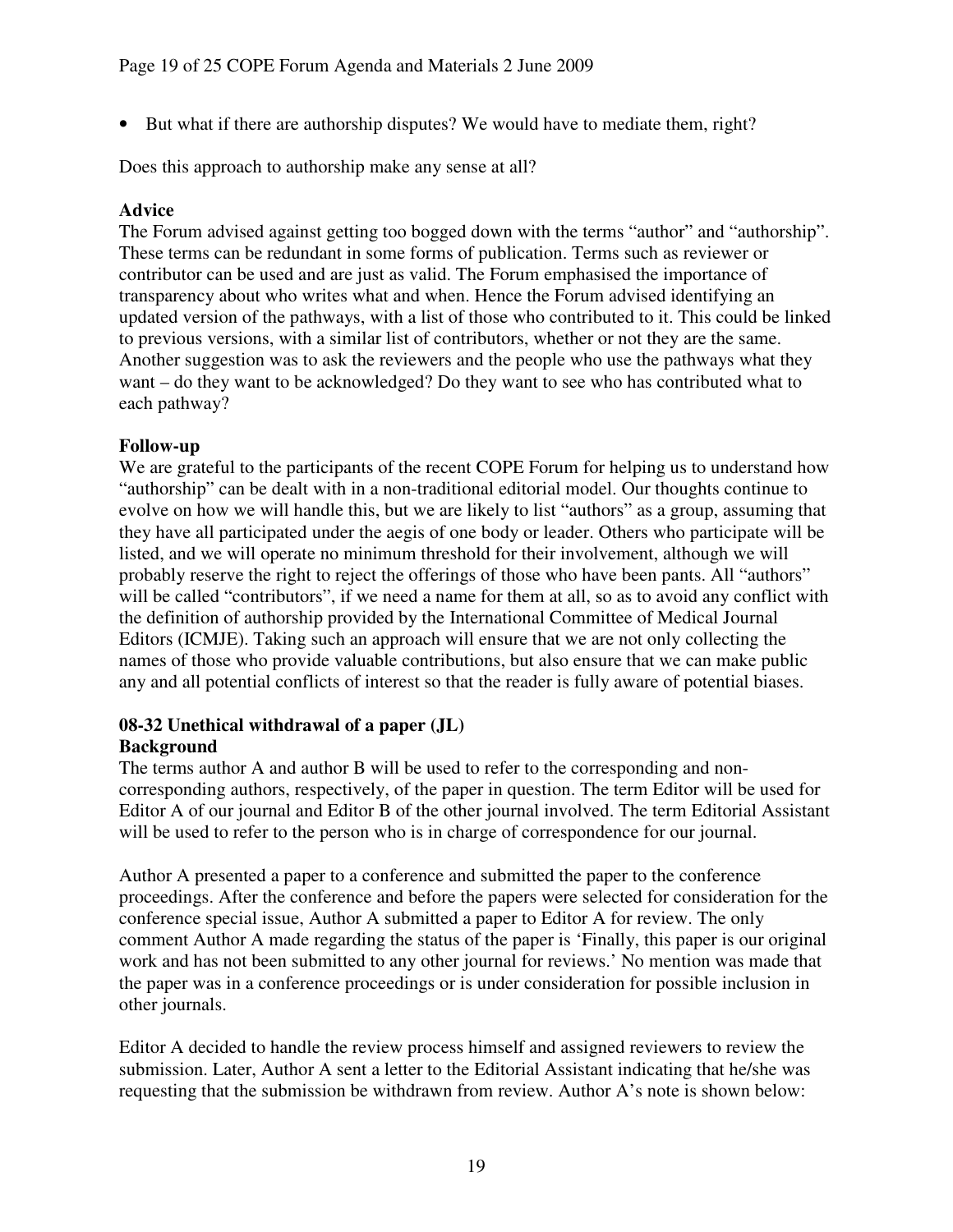"I have a problem with this paper. I presented an earlier version of it at the xxxx conference in xxxx this xxxx. Each year the Editor B's Journal xxxx runs a special edition based on xxx and our paper has been short listed from the papers presented at this year's conference. So unfortunately I am going to have to withdraw it from your journal. However, this is part of an ongoing research project and hopefully we will have some more interesting results to submit to your journal within the next few months. Thank you for the time spent on this paper and apologies for any inconvenience caused."

Editor A called Editor B and inquired about Author A's paper. Editor B indicated that he was unaware that the paper was under review when he solicited it. Editor B stated that it was not his intent to solicit papers under review. Editor B indicated that he believed that Author A accepted his offer for special issue consideration after Author A sent a withdrawal letter to Editor A. Editor B agreed that Author A's paper was under review at the time that the letter from Editor B was sent.

Editor A delayed taking action as he was to meet with the publisher in the near future and wanted to verify with them that his intended action—a ban for double submission—was suitable. On returning from meeting with the publishers, Editor A discovered that the paper had never been withdrawn from consideration and the review process was now complete (entire review process 28 days). The reviewer comments warranted rejection. Editor A sent a rejection letter to Authors A and B advising them that the paper was rejected, it was double submitted and comments were being forwarded as the paper was never actually withdrawn and that a submission ban was being placed on them for the journal for 5 years.

Author A and Author B attempted to correspond with Editor A. However, Editor A never received notification of these attempts as the Editorial Assistant did not bother to read Author A's or B's or any other emails for a long period of time. (The Editorial Assistant was replaced for performance reasons shortly afterwards.) Editor A received a telephone call from Author A, since Author A did not receive a reply. Editor A responded by email to Author A's voice message advising that the decision taken was not open to discussion.

Author A contacted the publisher stating that if a retraction of the statement of double submission and journal ban is not made, he may take legal action.

Editor A's position is that double submission occurred because Authors A and B demonstrated their intent to have their paper considered by both journals simultaneously by withdrawing their paper as soon as Editor B expressed an interest in it. If either Author A or Author B asked Editor A's opinion on what to do, Editor A would have stated you are banned from the journal for double submission unless you allow the review process to complete. This opinion is not only held by Editor A, but is typical in the field. Editor A has many letters from authors who participated in a recent conference asking if their papers have been selected for a special issue, so they know whether they need to wait for a decision or should go ahead and submit their paper to an alternative outlet.

Editor A is willing to retract the use of the term double submission as he can see that the authors can reasonably argue that if the paper submitted to Editor B was given to Editor B after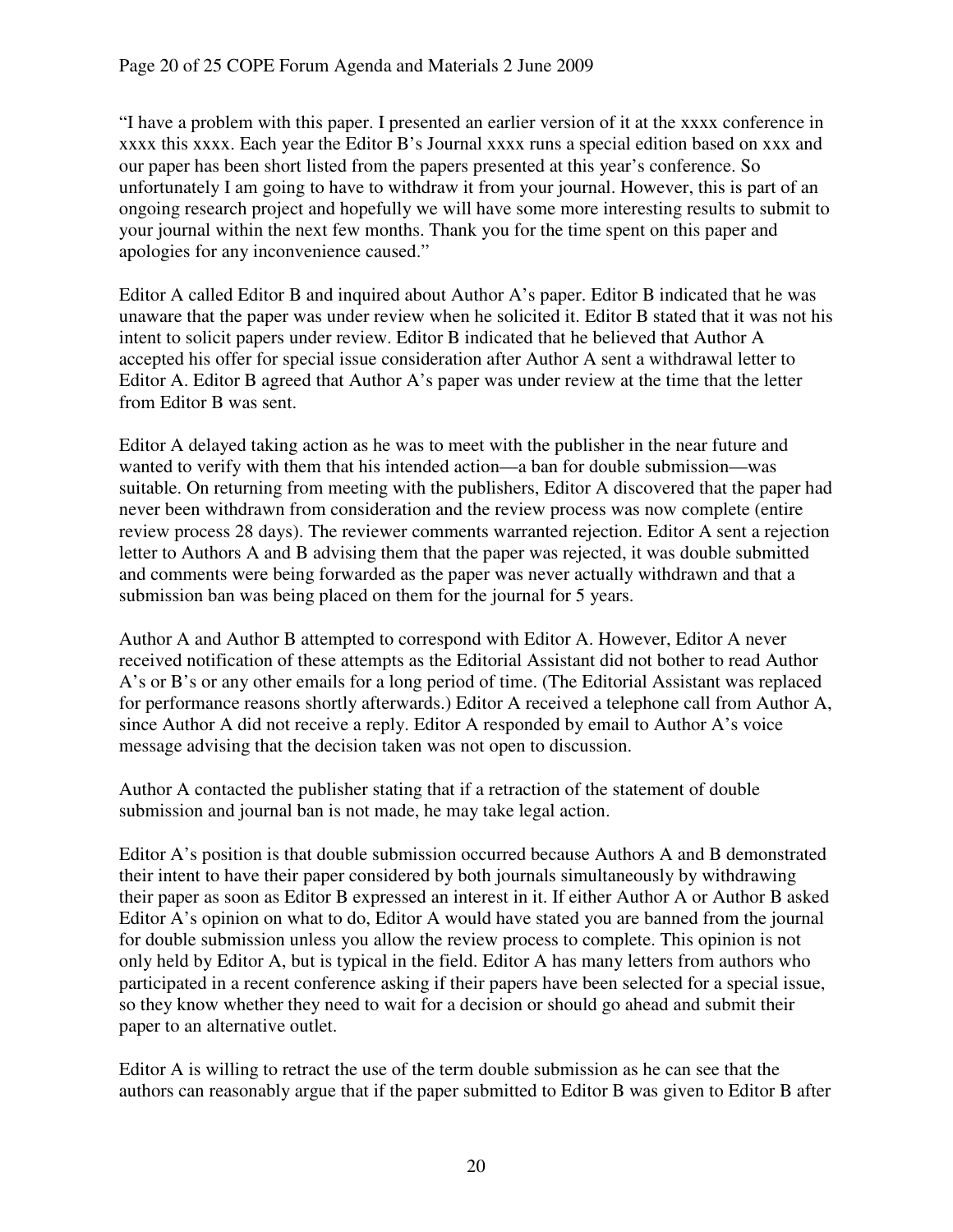the rejection note was sent by Editor A one can make an interpretation that the paper was not physically under consideration at two places at once.

However, Editor A is not willing to retract the 5 year ban because Author A and Author B have abused the review process. They have wasted the time of two reviewers. Editor A typically waits for a year prior to asking reviewers who are not on the editorial board to consider another paper.

If a 5 year ban is retracted, Editor A fears that Authors A and B will continue to abuse the review process at his journal and that other authors will do the same. As the number of submissions has increased by almost 300% over the past 3 years, Editor A believes that anonymous reviewers warrant as much respect and consideration that can be offered.

In summary, Editor A feels that the intent to have a paper considered at two places simultaneously is unethical and is accurately described by the term double submission. Editor A is willing to retract the term double submission. Editor A will retract a 5 year submission ban, under extreme protest, if told that Author A and Author B have acted in an ethical manner.

# **Advice**

The advice from the Forum was that ideally both editors should stand together and reject the paper but the Forum was told that editor B is unwilling to do this. The Forum noted that although the authors are responsible for wasting the time and editorial resources of the journal, authors are entitled to withdraw their papers. The proper course of action would have been for the authors to have rejected the offer from Journal B saying that their paper was under consideration elsewhere. However, the authors did request that their paper be withdrawn from Journal A but there seems to be some confusion regarding the withdrawal process (the editor informed the Forum that an administrator in Journal A's office had been inefficient).

The Forum questioned whether or not the authors then believed the paper had been withdrawn and so they were free to submit it elsewhere. As it is unclear if or when the paper was actually withdrawn, the Forum agreed that a 5 year ban was too harsh. Also, COPE reiterated its views on sanctions. COPE believes that sanctions should be imposed only if misconduct has been proved after a proper formal process has taken place, involving an independent panel where the author is allowed to present his case. Otherwise sanctions can be seen to be unfair and could provoke litigation.

All agreed that the best sanction is to decline publication of the paper. If the editor feels he would like to take it further, then he could contact the author's institution and request an investigation.

### **Follow-up**

I informed the authors involved in the incident that this issue was taken to the COPE Forum and that the suggestion was that the recommended manner for dealing with situations in which there is a question of academic dishonesty was that the paper be rejected and that information regarding the incident be forwarded to the host university(s) so they can conduct an investigation and act as they see fit. I then indicated that we have adopted this recommended procedure to address future cases and as this case entered prior to the onset of this policy, the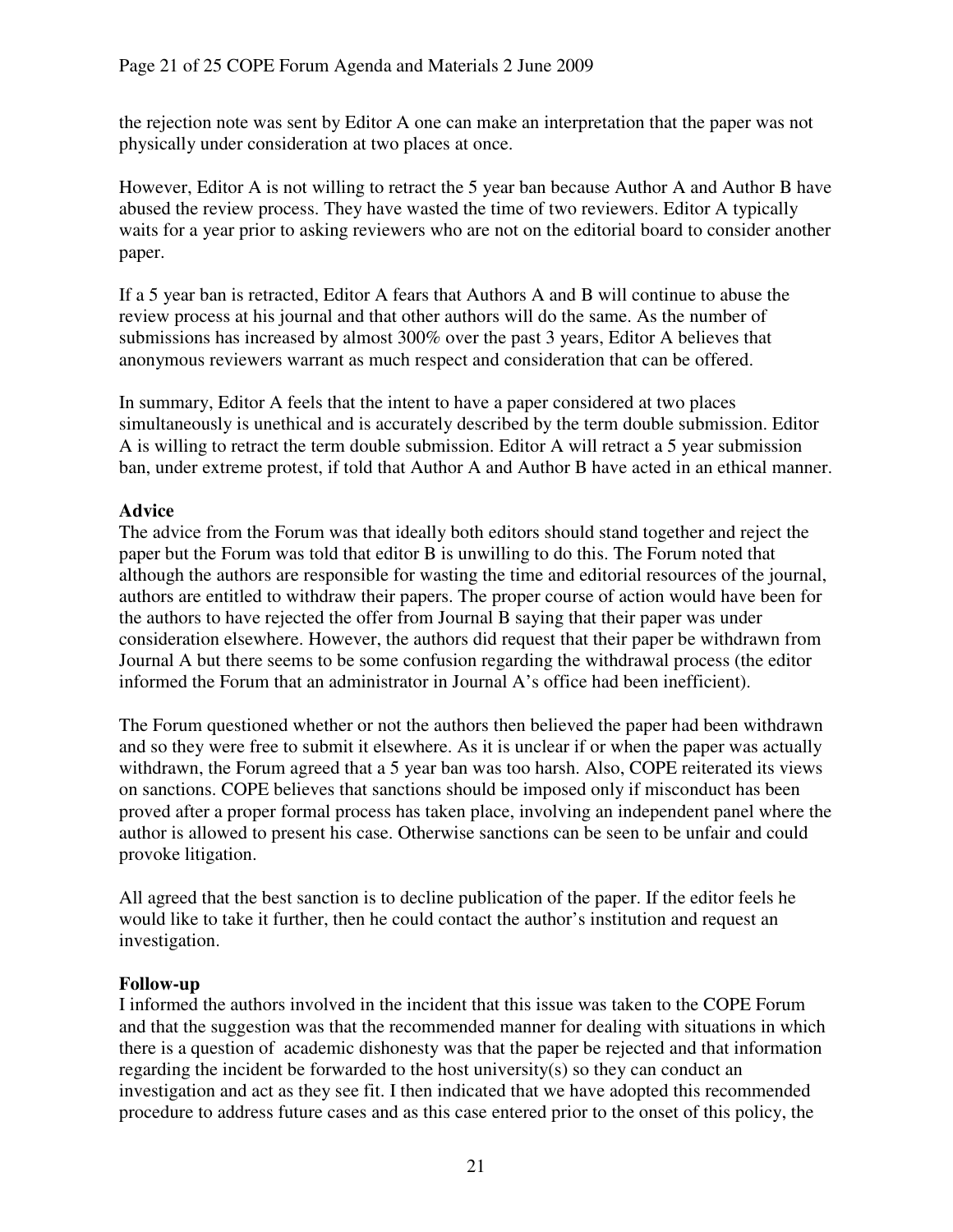original submission ban is lifted and we will not be submitting the information to the universities.

# **09-03 Multiple publication of research (PP) Background**

We submit to COPE a case regarding the suspected multiple publication of research on four separate occasions in four different journals.

Close inspection of the articles in question revealed that the author had directly copied and reused extensive sections of text, including tables in all four articles. After this matter was bought to the attention of the Editor of Journal A, the chronology detailed below was pieced together. It demonstrates that there is significant overlap in the dates the articles were submitted and copyright forms signed. This, coupled with the extent of the similarities between the articles, lead us to believe that the author would have been aware they were submitting near identical articles to multiple journals over a short space of time.

Upon this realisation the authors were contacted according to the COPE guidelines and the lead author cooperated with us in putting together the information below. Because of the complexity of the case, the number of journals and the time frames involved, we would be grateful if COPE could advise us on the correct course of action.

- In January 2002, three UK authors submitted a paper to Journal A based on the lead author's PhD thesis. This paper was accepted by Journal A in October 2003 and a copyright assignment form was signed in November 2003. This article appeared in Journal A in January 2005.
- In July 2002, the lead author presented a conference paper based on the same PhD research and submitted it to Journal B. This too was accepted and a copyright agreement was signed in June 2003. This article went on to appear in Journal B in January 2004. This paper acknowledges the conference it was given at.
- In June 2003, the lead author gave another conference paper based on their PhD research which was subsequently published in Journal C in December 2003. The copyright assignment form for this article was signed in September 2003.
- In January 2006, another paper was published in Journal D, again based on the same PhD research. We do not know when this was submitted or when the copyright form was signed.

### **Advice**

The advice from COPE was to consult the flowchart for "redundant publication in a published paper". The flowchart advises that you check the degree of overlap. If it is substantial, contact the authors. If an unsatisfactory response is received, the editor should consider publishing a notice of redundant publication or retraction. Sometimes the author makes a genuine mistake or the instructions to authors are not clear enough (does your journal say that submitted work should be original and not submitted elsewhere) or the author is very junior. In such cases writing to the author explaining the situation and outlining the expected behaviour is sufficient.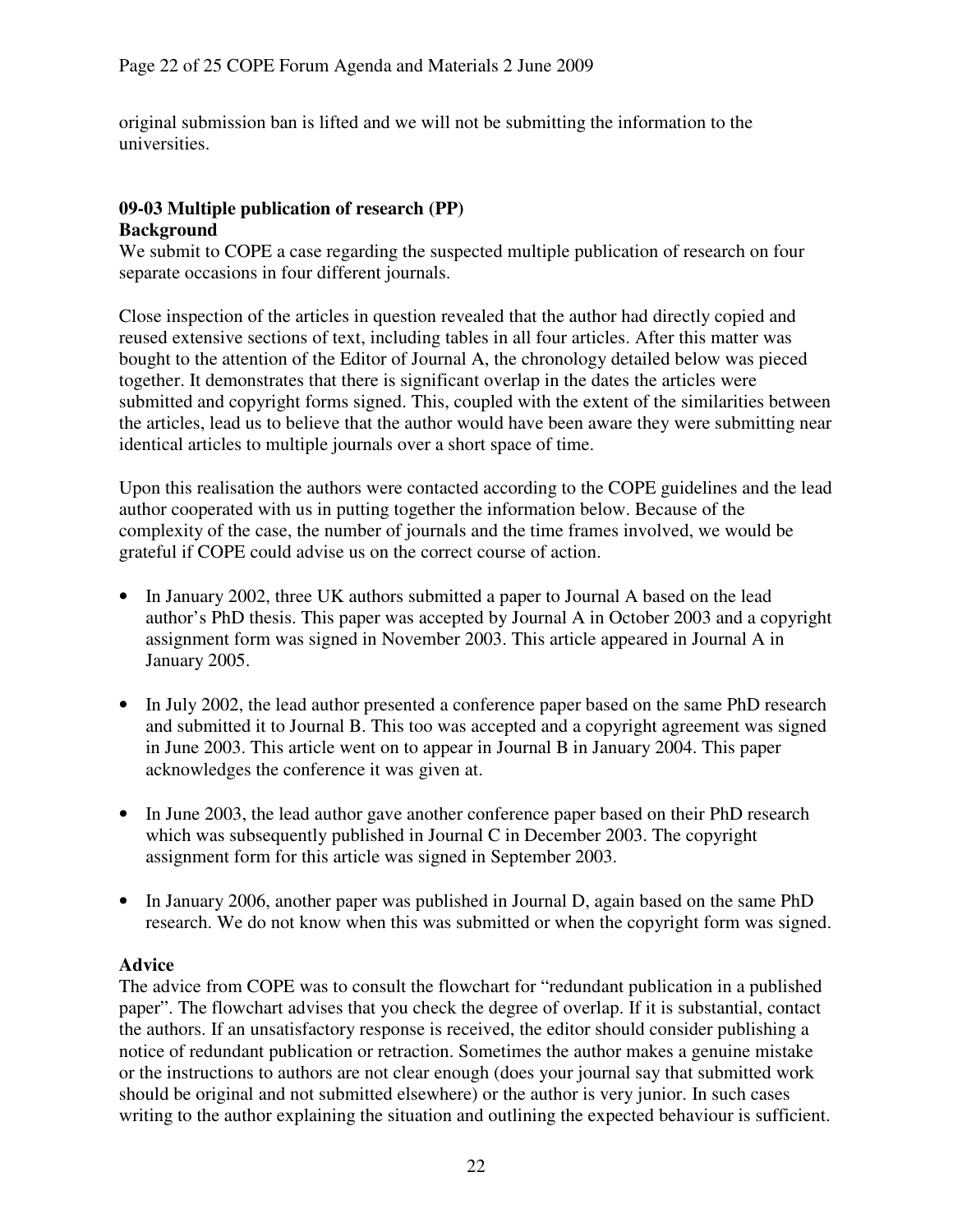However, if the editor is satisfied that this is not a simple error and an unsatisfactory response has been received, he should consider contacting the author's institution and asking them to investigate. The Forum would also advise contacting the other journals.

### **Follow-up**

We have agreed with the publisher that the paper will be retracted.

### **09-04 Possible serial misconduct in relation to coauthors and other activities (GT) Background**

I am the editor of an international clinical journal and am facing a very unusual problem that does not fit readily into COPE flowcharts.

Through a reviewer, I was informed that an author had submitted a paper without the approval of at least one of the other authors. This appeared to be confirmed by two other authors. In response to my bringing this possibility to the first author's attention, he asserted that all coauthors had given informed consent to publish the work as it is. I have requested that he provides written corroboration of this. If this is not forthcoming I will send the paper to the other authors and seek permission to identify their views to him.

Another reviewer raised concerns about the ethics of a component of the submitted investigation. The author has responded that the work was investigated by the university to which at that time he was affiliated and received ethics approval. I have requested written confirmation of this. The author is no longer at the institution at which the work is reputed to have been conducted: he quotes as his current affiliation an institution that does not exist and gives only an email contact.

Additional criticisms of the work from a scientific perspective made it clear it was not acceptable for publication and I have informed the author of this. The author has two other manuscripts in submission and I have requested documented confirmation that the listed coauthors of these approve of their content. Furthermore, my attention has been drawn to items in four other journals raising issues about coauthors' approval of other papers from the same first author and additional concerns about misappropriation of material from the publications of others.

In his response to my request for clarification of the issues raised with regard to the paper I rejected, the author stated his intention to "formally let open further legal steps against you". Nevertheless, it seems clear that I have a responsibility to continue investigating the foregoing issues.

The journal has no established regular mechanism for this circumstance. A way of proceeding could be, after as much possible information has been assembled, to draw together a small panel, including appropriate experts and representatives from the sponsoring international society whose task would be to review the information (in anonymised form) and advise on any further action, both from the point of view of my journal and the wider issues. In the absence of an identified current employer, it may be that the institution at which the work was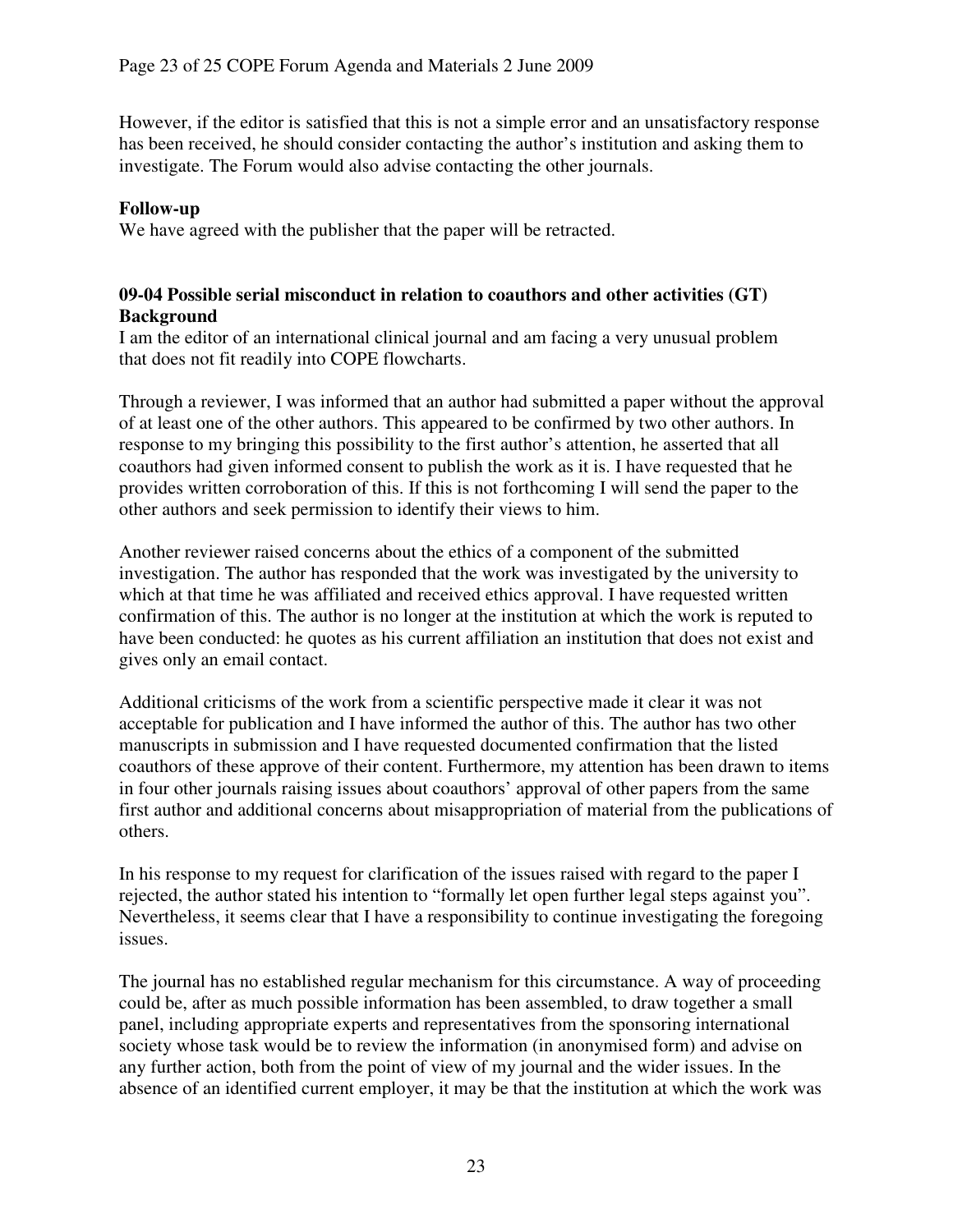performed is the most appropriate to charge with responsibility for any further investigation and action.

Is the presumption correct that, in the event of the author translating his statement about legal steps into action, the editorial team and others involved on behalf of the journal would be indemnified by the publisher?

# **Advice**

The Forum noted that this is a case that perhaps can never be satisfactorily resolved. It is very difficult for editors to intervene in authorship disputes. The advice was for the editor to contact the author's institution and ask them to investigate the authorship dispute. As the editor suspects unethical research, that is another reason to approach the institution, report the matter and request an investigation. The Forum noted that this is as much as the editor can do with regard to the submitted papers. On the wider issue, the editor could publish an expression of concern for the papers already published and alert the other journals where the previous papers have been published. In the UK, a physician could be reported to the GMC for his conduct – there may be a similar body in other countries to whom the author's behaviour could be reported.

# **Follow-up**

# **May 2009**

In brief, I took advice, based on an anonymised set of information, from the three chairmen of the relevant committees of the European Society of which the journal is the official journal. Their view was clear that the various concerns amounted to a serious departure from appropriate standards.. They concurred with the recommendation that responsibility for action should include the employing institution. This was communicated to the main and co-authors. However, at this stage, communication was received from a lawyer on behalf of the main author and the matter has been taken up by the publisher's lawyers.

### **09-06 Duplicate publication? (ECP) Background**

We are fortunate to have very knowledgeable reviewers who are immersed in their specialty and in the literature. A reviewer informed us that s(he) was working on a review of a manuscript and thought that there had to be more qualitative studies on this subject. S(he) began to look and found three articles not cited by the author and then a fourth.

The fourth study was published in another journal but was written from the exact angle, reporting the same data and in the same way as the article submitted to us. While some of the wording had been changed and the introductory material moved around a bit, it was essentially the same study. The quotes describing each category had also been changed, but little else. Surprisingly, one of the major differences is that the published article contained a much richer explanation of the methods, a sample description and study limitations than the version submitted to us. We do not understand what the author was thinking, submitting essentially the same paper, albeit one of lesser quality.

I ask that COPE provide me with recommendations as to the follow-up course with the author.